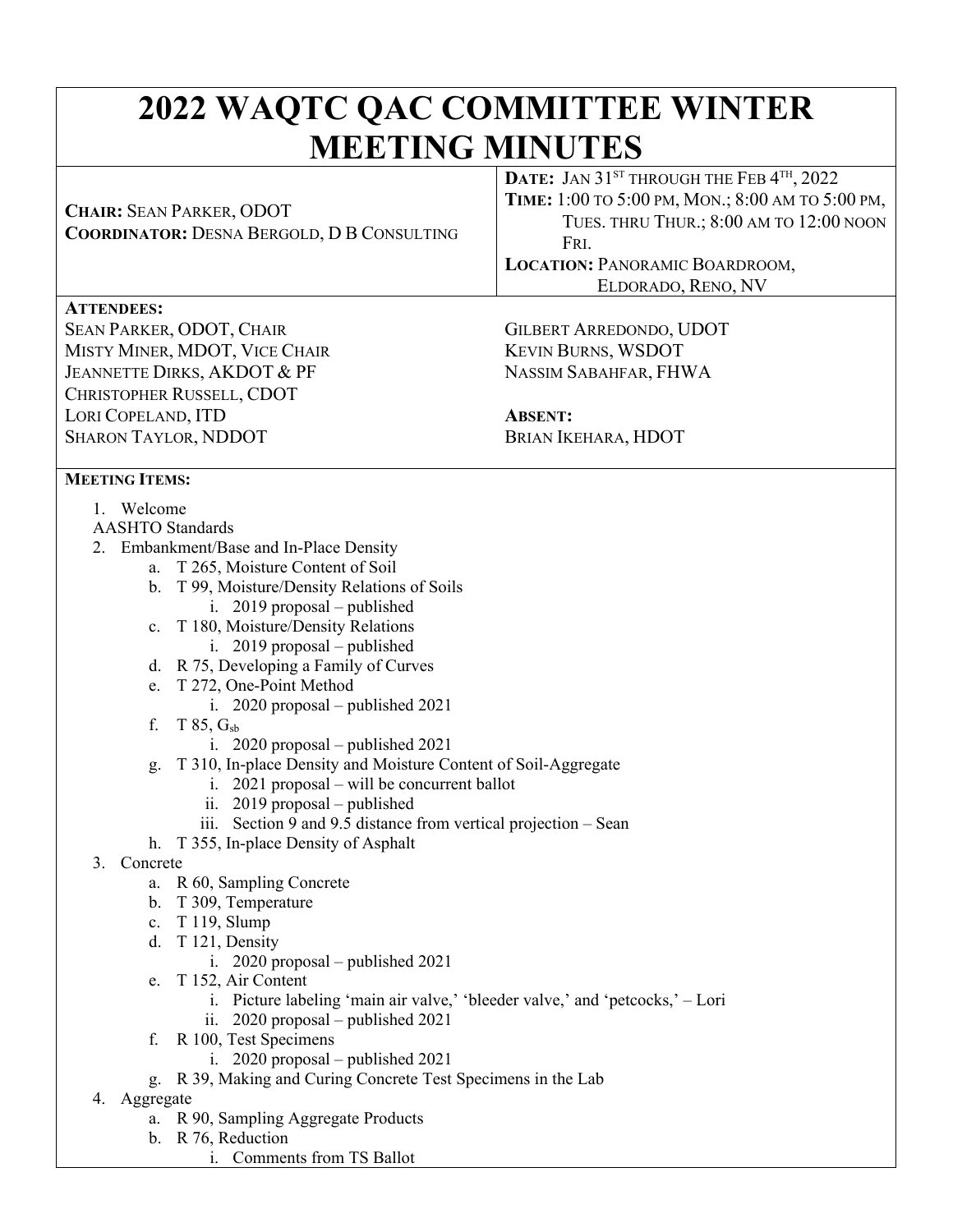- c. T 255, Moisture Content of Aggregate
- d. T 11, Washing
- e. T 27, Sieve Analysis
- f. T 335, Fractured Particles
- g. T 176, Sand Equivalent
	- i. 20196 and 2021 proposals balloted no negatives
- 5. Asphalt
	- a. R 97, Sampling Asphalt Mixtures
	- b. R 47, Reducing Asphalt Mixtures
	- c. T 329, Moisture Content
		- i. 2020 proposal published 2021
	- d. T 308, Asphalt Content
		- i. 2020 proposal published 2021
	- e. T 209, G<sub>mm</sub>
		- i. 2020 proposal will be balloted in 2021
	- f. T 166, Gmb
		- i. 2020 proposal published 2021
	- g. R 66, Sampling Asphalt Material
	- h. T 30, Sieve Analysis
		- i. A2.2 correction Desna
		- ii. 2020 proposal published 2021
	- i. T 312, Gyratory
		- i. 2020 proposal published 2021
	- j. R 35, Superpave Volumetric Design
		- i. 2020 proposal revised SP 2 to MS 2 but left title as 'Superpave Mix Design'
- 6. Other AASHTO:
	- a. T 283, Resistance of Compacted Asphalt Mixtures to Moisture-Induced Damage
		- i. 2020 proposal published 2021
	- b. T 315, Determining the Rheological Properties of Asphalt Binder Using a Dynamic Shear Rheometer (DSR)
		- i. Revision discussion from 2020 Winter meeting
	- c. T 88, Particle Size Analysis of Coarse Aggregate
		- i. Status of 2019 proposed revision balloted in 2021 no negatives
	- d. R 25, Technician Training and Qualification Programs
		- i. Status of 2020 proposed revision passed, published in 2022
	- e. T 331, Bulk Specific Gravity  $(G_{mb})$  and Density of Compacted Asphalt Mixtures Using Automatic Vacuum Sealing Method
		- i. 2020 proposal published 2021
		- ii. Plastic bag verification 2021 Summer meeting
- 7. WAQTC FOPs
	- a. TM 15 held until Summer Meeting
		- i. Steps 7 and 8 add sample reference Kevin
		- ii. Mold dimensions and 'follower' Kevin
		- iii. Adding manual rammer in apparatus Kevin
	- b. Practical Exams Misty
- 8. Administration Manual /RPIH Revisions
	- a. Certified Technician Registry Note
- 9. Strategic Plan Action Items
	- a. Status of online written exam delivery
- 10. Other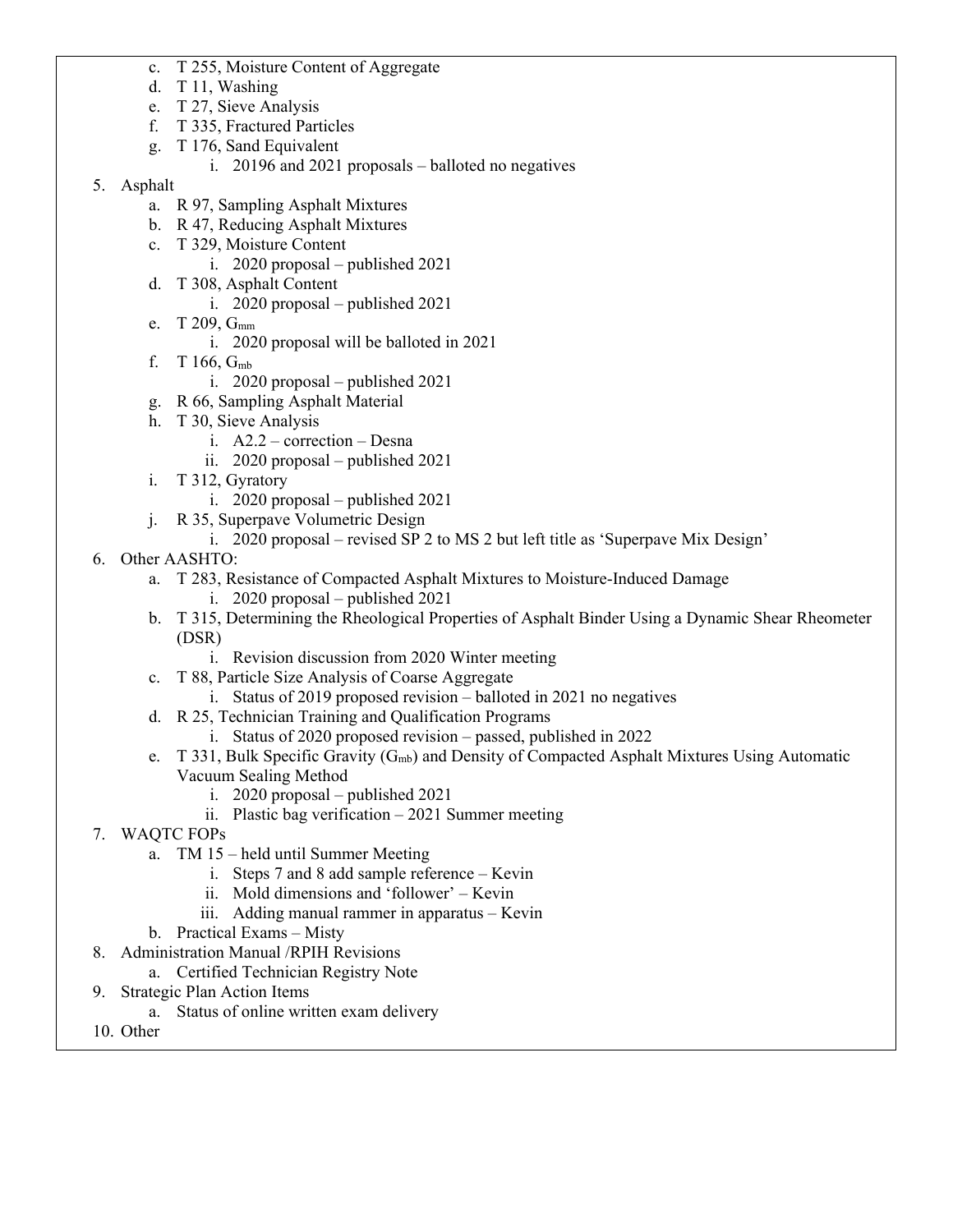| Page 3 |                       |                                      |
|--------|-----------------------|--------------------------------------|
| TOPIC  | Discussion / Decision | <b>ACTION</b><br><b>REQUIRED BY:</b> |

|                                                     | Misty Miner, MDT and WAQTC Vice Chair, welcomed everyone to<br>the meeting. Misty explained that Sean Parker, ODOT and QAC<br>Chair, would be a bit late. She asked that everyone introduce<br>themselves and share updates on their agency's programs and the<br>ongoing impact of COVID-19.                                                                                                                                                                                               |  |
|-----------------------------------------------------|---------------------------------------------------------------------------------------------------------------------------------------------------------------------------------------------------------------------------------------------------------------------------------------------------------------------------------------------------------------------------------------------------------------------------------------------------------------------------------------------|--|
|                                                     | Misty said that MDT is conducting virtual training and testing. She<br>feels that this has increased the success rate. Montana assesses a fee<br>for the course and exams and the virtual environment includes<br>automatic tracking, all of which keeps technicians engaged.                                                                                                                                                                                                               |  |
|                                                     | Jeanne Dirks, AKDOT, introduced herself, this is the first meeting that<br>Jeanne has attended. She said that Alaska has been conducting<br>training and testing in person in large facilities to maximize distancing.                                                                                                                                                                                                                                                                      |  |
|                                                     | Sharon Taylor, NDDOT, said that as North Dakota, having recently<br>joined WAQTC, they have been using their own program. She said<br>that they have been conducting some training virtually and some in<br>person. She advocates hybrid training for the long term.                                                                                                                                                                                                                        |  |
| <b>WELCOME</b>                                      | Gilbert Arredondo, UDOT, said that Utah has evolved their program.<br>Some portion of training is virtual, with testing in person. They train<br>and certify January through November. They try to be somewhat<br>flexible to accommodate the technician's schedule.                                                                                                                                                                                                                        |  |
|                                                     | Randy Mawdsley, WSDOT, who is retiring soon, and Kevin Burns,<br>WSDOT, said that Washington State contracts with Northwest Council<br>of Engineering Labs (NWCEL) to conduct their training. They hope<br>WAQTC will soon contract with Kryterion to deliver electronic<br>written exams.                                                                                                                                                                                                  |  |
|                                                     | Upon his arrival, Sean Parker, ODOT and WAQTC Chair, said that<br>Oregon is still training full force with some accommodations and<br>distancing. Many ODOT employees are working remotely, and he<br>expects that whey will continue to do so.                                                                                                                                                                                                                                             |  |
|                                                     | Desna Bergold, D B Consulting and WAQTC Coordinator, said hello<br>and indicated that as she been working remotely for much of the last<br>12 years as WAQTC's consultant, she has had to make few<br>adjustments due to the pandemic.                                                                                                                                                                                                                                                      |  |
|                                                     | Discussion only, no action required.                                                                                                                                                                                                                                                                                                                                                                                                                                                        |  |
| <b>AASHTO</b><br><b>REVISIONS</b><br><b>PROCESS</b> | As the QAC Winter Meeting's priority is discussion and review of<br>proposed revisions to AASHTO Standards, this meeting began with a<br>review of the <i>Process for Revision Proposals to the AASHTO</i><br>Standards, which is included in the Operations Manual. There were<br>suggestions for improving and updating the document: change<br>Technical Section to Technical Subcommittee (TS), include templates<br>of the proposal letter sent to the TS Chair and the PowerPoint the |  |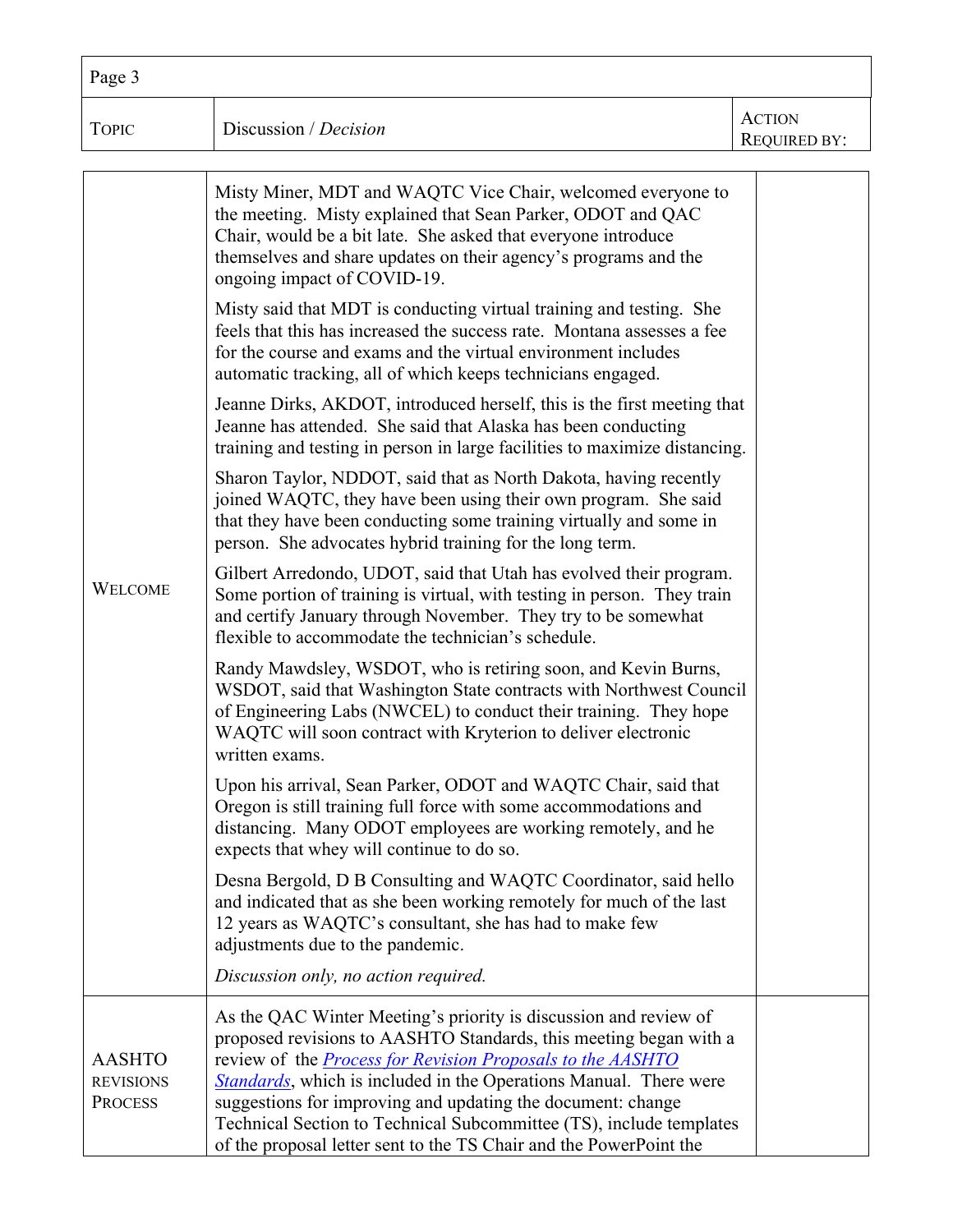| Page 4                                                  |                                                                                                                                                                                                                                                                                                                                                                                                         |                                |  |
|---------------------------------------------------------|---------------------------------------------------------------------------------------------------------------------------------------------------------------------------------------------------------------------------------------------------------------------------------------------------------------------------------------------------------------------------------------------------------|--------------------------------|--|
| <b>TOPIC</b>                                            | Discussion / Decision                                                                                                                                                                                                                                                                                                                                                                                   | <b>ACTION</b><br>REQUIRED BY:  |  |
|                                                         | Champion can present during AASHTO Committee on Materials and<br>Pavement (COMP) meetings.                                                                                                                                                                                                                                                                                                              |                                |  |
|                                                         | There was also a discussion on the AASHTO Balloting process and<br>how proposals are tracked after the Executive Board approves and<br>submits them to the (TS) Chair.                                                                                                                                                                                                                                  |                                |  |
|                                                         | 2021 - 2022 AASHTO Publications Schedule                                                                                                                                                                                                                                                                                                                                                                |                                |  |
|                                                         | Desna Bergold will update the Process for Revisions Proposals to the<br>AASHTO Standards and include it on the Executive Board Spring<br>Meeting Agenda.                                                                                                                                                                                                                                                | <b>DESNA</b><br><b>BERGOLD</b> |  |
|                                                         | The committee also briefly reviewed the rest of the documents in the<br>Operations Manual and the Organizational Documents.                                                                                                                                                                                                                                                                             |                                |  |
|                                                         | There was further discussion on the Technician Training and<br>Qualification Program (TTQP) <i>Administration Manual</i> and the TTQP<br>Rights, Policy, and Information Handbook (RPIH).                                                                                                                                                                                                               |                                |  |
| <b>OPERATIONS</b><br><b>MANUAL</b><br><b>ADMIN/RPIH</b> | Desna pointed out that the Administration Manual and RPIH are nearly<br>identical documents. Everything contained in the standard RPIH is in<br>the Administration Manual, but the Administration Manual contains<br>some additional instructions for member agencies on administering the<br>program. The RPIH is intended to be revised by member agencies to<br>include agency specific information. |                                |  |
|                                                         | Desna also briefly showed the 2021 Strategic Plan and explained that<br>the Appendixes of the plan include the previous four years Completed<br>Items list. Revisions to the AASHTO Standards are listed as a<br>Completed Item upon publication in the AASHTO Standards.                                                                                                                               |                                |  |
|                                                         | Discussion only, no action required.                                                                                                                                                                                                                                                                                                                                                                    |                                |  |
|                                                         | PROPOSED REVISION TO AASHTO STANDARDS                                                                                                                                                                                                                                                                                                                                                                   |                                |  |
|                                                         | EMBANKMENT/BASE AND IN-PLACE DENSITY                                                                                                                                                                                                                                                                                                                                                                    |                                |  |
|                                                         | T 265, Laboratory Determination of Moisture Content of Soils                                                                                                                                                                                                                                                                                                                                            |                                |  |
| T 265                                                   | No new proposed revisions to the AASHTO method.                                                                                                                                                                                                                                                                                                                                                         |                                |  |
|                                                         | T 99, Moisture-Density Relations of Soils Using a 2.5-kg (5.5-lb)<br>Rammer and a 305-mm (12-in.) Drop and<br>T 180, Moisture-Density Relations of Soils Using a 4.54-kg<br>$(10-lb)$ Rammer and a 457-mm $(18-ln.)$ Drop                                                                                                                                                                               |                                |  |
| T 99/ T 180                                             | Status of previous proposals                                                                                                                                                                                                                                                                                                                                                                            |                                |  |
|                                                         | In 2019, WAQTC proposed revisions to $T$ 99 and $T$ 180 to replace the<br>variables for density, $W$ and $D$ , with $\rho$ , in calculations. These revisions<br>were published in the 2021 AASHTO Standards.                                                                                                                                                                                           |                                |  |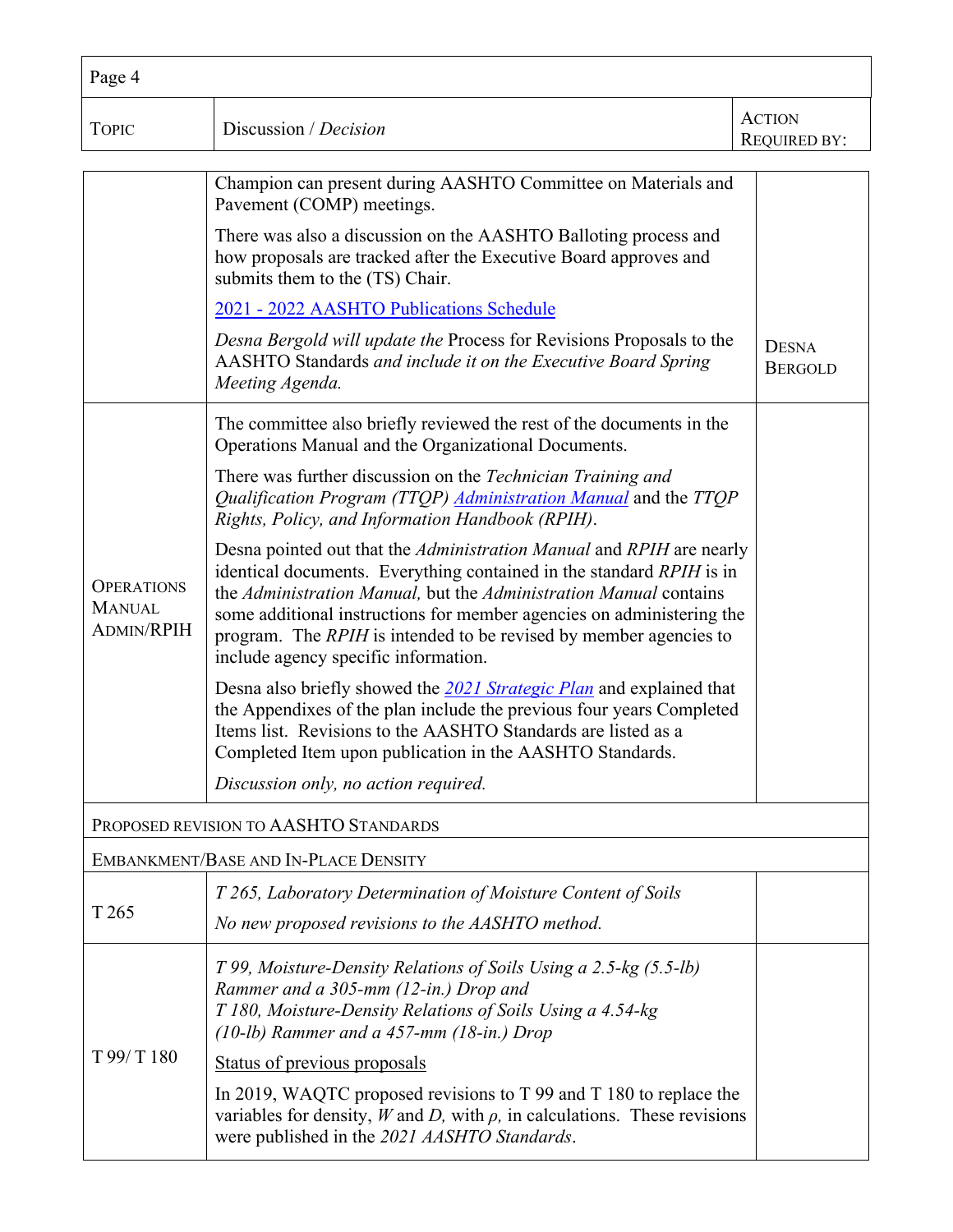| Page 5       |                                                                                                                                                                                                                                                                                                                                                                                                                |                                      |
|--------------|----------------------------------------------------------------------------------------------------------------------------------------------------------------------------------------------------------------------------------------------------------------------------------------------------------------------------------------------------------------------------------------------------------------|--------------------------------------|
| <b>TOPIC</b> | Discussion / Decision                                                                                                                                                                                                                                                                                                                                                                                          | <b>ACTION</b><br><b>REQUIRED BY:</b> |
|              | FOP revisions discussion                                                                                                                                                                                                                                                                                                                                                                                       |                                      |
|              | In the formulas in the FOP, $P_f$ , representing the percent fine particles in<br>a sample, and $\rho_f$ , presenting the density of the fine particles, looks the<br>same. This has created a problem for the technicians. The committee<br>reviewed some options and decided when the term P is used it will not<br>be italicized, even in equations, and that when $\rho$ is used it will be<br>italicized. |                                      |
|              | Desna will include revisions to the FOP for AASHTO T 99/T 180 on<br>the Summer Meeting Agenda.                                                                                                                                                                                                                                                                                                                 |                                      |
|              | Desna will list the published revision as a Completed Item on the 2022<br>Strategic Plan.                                                                                                                                                                                                                                                                                                                      | <b>DESNA</b><br><b>BERGOLD</b>       |
|              | No new proposed revisions to the AASHTO methods.                                                                                                                                                                                                                                                                                                                                                               |                                      |
|              | R 75, Developing a Family of Curves                                                                                                                                                                                                                                                                                                                                                                            |                                      |
| R 75         | No new proposed revisions to the AASHTO practice.                                                                                                                                                                                                                                                                                                                                                              |                                      |
|              | T 272, One-Point Method for Determining Maximum Dry Density and<br>Optimum Moisture                                                                                                                                                                                                                                                                                                                            |                                      |
|              | Status of previous proposal                                                                                                                                                                                                                                                                                                                                                                                    |                                      |
|              | In 2020, WAQTC proposed removing 'or' in 6.1.1. This revision was<br>published in the 2021 AASHTO Standards.                                                                                                                                                                                                                                                                                                   |                                      |
|              | FOP revisions discussion                                                                                                                                                                                                                                                                                                                                                                                       |                                      |
| T 272        | In the FOP, the term $\rho$ will be italicized in all instances, see<br>T 99/T 180. 'Wet density' in calculation needs to be revised to $\rho_w$ .                                                                                                                                                                                                                                                             |                                      |
|              | Desna will include revisions to the FOP for AASHTO T 272 on the<br>Summer Meeting Agenda.                                                                                                                                                                                                                                                                                                                      |                                      |
|              | Desna will list the published revision as a Completed Item on the 2022<br>Strategic Plan.                                                                                                                                                                                                                                                                                                                      | <b>DESNA</b>                         |
|              | No new proposed revisions to the AASHTO method.                                                                                                                                                                                                                                                                                                                                                                | <b>BERGOLD</b>                       |
|              | T 85, Specific Gravity of Coarse Aggregate                                                                                                                                                                                                                                                                                                                                                                     |                                      |
| T 85         | Status of previous proposal                                                                                                                                                                                                                                                                                                                                                                                    |                                      |
|              | In 2020, WAQTC proposed adding 'according to T 255' in Sections<br>8.1 and 8.5 and 122°F after 50°C in Sections 8.1 and 8.5. These<br>revisions were published in the 2021 AASTHO Standards.                                                                                                                                                                                                                   |                                      |
|              | Desna will list the published revision as a Completed Item on the 2022<br>Strategic Plan.                                                                                                                                                                                                                                                                                                                      | <b>DESNA</b>                         |
|              | No new proposed revisions to the AASHTO method.                                                                                                                                                                                                                                                                                                                                                                | <b>BERGOLD</b>                       |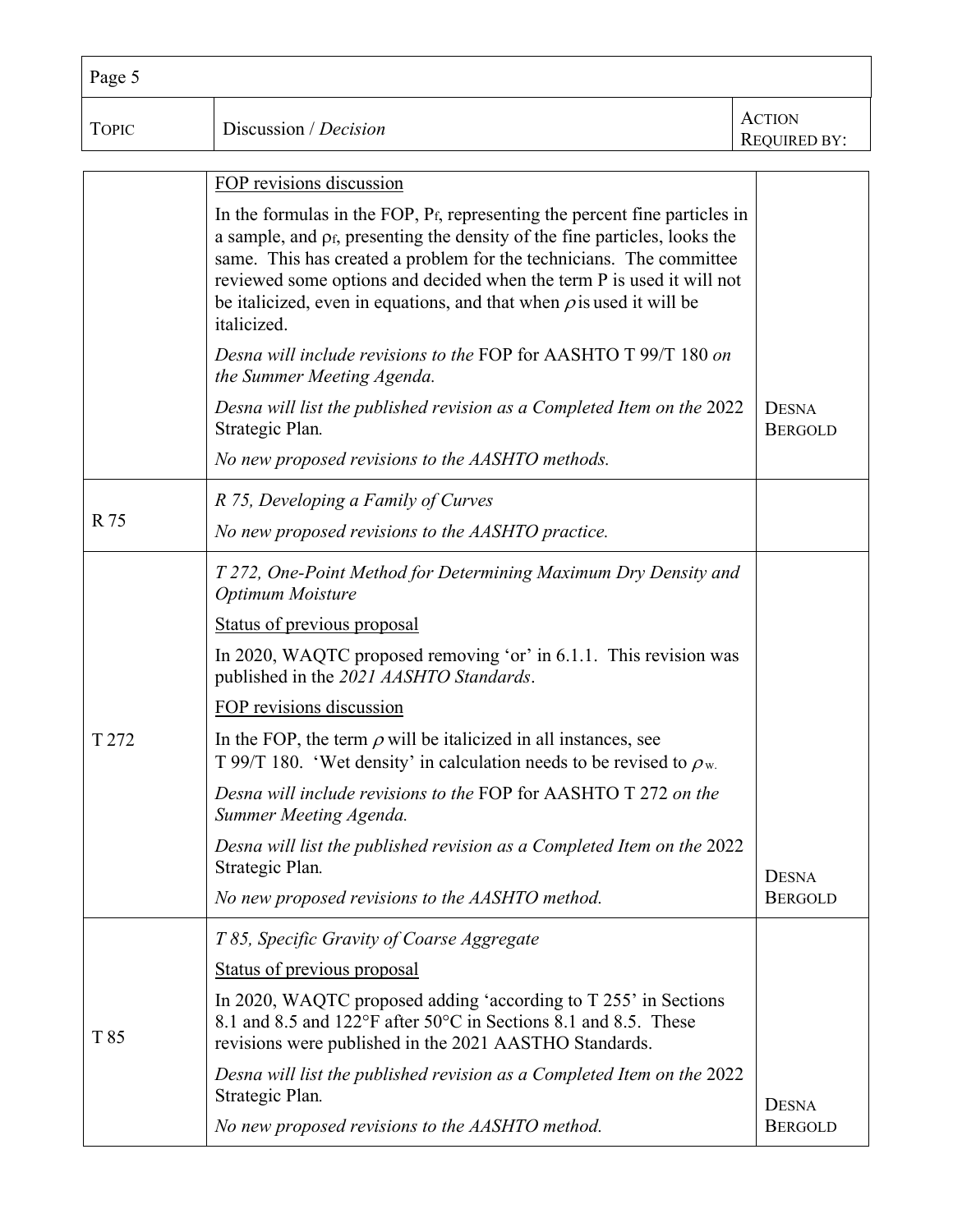| Page 6       |                                                                                                                                                                                                                                                                                                                                                                                                                                                                                                                                                                                                                                                                                                                                                                                                                                                                                                                                                                                                                                                                                                                                                                                                                                                                                                                                                                                                                                                                                                                                                                                                                                                                                                                                                                                                                                                                                                                                                                                                                                                                                                                                                                                                                                                                                                                           |                                      |
|--------------|---------------------------------------------------------------------------------------------------------------------------------------------------------------------------------------------------------------------------------------------------------------------------------------------------------------------------------------------------------------------------------------------------------------------------------------------------------------------------------------------------------------------------------------------------------------------------------------------------------------------------------------------------------------------------------------------------------------------------------------------------------------------------------------------------------------------------------------------------------------------------------------------------------------------------------------------------------------------------------------------------------------------------------------------------------------------------------------------------------------------------------------------------------------------------------------------------------------------------------------------------------------------------------------------------------------------------------------------------------------------------------------------------------------------------------------------------------------------------------------------------------------------------------------------------------------------------------------------------------------------------------------------------------------------------------------------------------------------------------------------------------------------------------------------------------------------------------------------------------------------------------------------------------------------------------------------------------------------------------------------------------------------------------------------------------------------------------------------------------------------------------------------------------------------------------------------------------------------------------------------------------------------------------------------------------------------------|--------------------------------------|
| <b>TOPIC</b> | Discussion / Decision                                                                                                                                                                                                                                                                                                                                                                                                                                                                                                                                                                                                                                                                                                                                                                                                                                                                                                                                                                                                                                                                                                                                                                                                                                                                                                                                                                                                                                                                                                                                                                                                                                                                                                                                                                                                                                                                                                                                                                                                                                                                                                                                                                                                                                                                                                     | <b>ACTION</b><br><b>REQUIRED BY:</b> |
| T 310        | T 310, In-Place Density and Moisture Content of Soil and Soil-<br>Aggregate by Nuclear Methods (Shallow Depth)<br>Status of previous proposals<br>In 2019, WAQTC proposed revisions to T 310. Replacing the<br>variables $W$ and $D$ with $\rho$ to represent density in calculations. This<br>was approved as an editorial. These revisions were published in the<br>2021 AASHTO Standards.<br>In 2021, WAQTC proposed revisions to $T$ 310 to change the term<br>'probe' to 'source rod' in Sections 9.5.2, 9.5.6, 9.5.8, and Note 5. This<br>was approved on concurrent ballot and should be published in the 2022<br><b>Standards</b><br>FOP revision discussion:<br>Sean brought up a discrepancy among the Field Operating Procedure<br>(FOP), AASHTO T 310, and ASTM D6938, In-Place Density and<br>Water Content of Soil and Soil-Aggregate by Nuclear Methods<br>(Shallow Depth).<br>The FOP for AASHTO T 310 states in the Procedure section that the<br>test site should be at least 150 mm (6 in.) away from a vertical<br>projection unless the gauge is corrected for trench wall effect.<br>T 310 Section 9.1 states, 'Select a test location where the gauge will be<br>at least 150 mm (6 in.) away from any vertical mass. If closer than<br>600 mm (24 in.) to a vertical mass, such as in a trench, follow the<br>gauge manufacturer's correction procedures.'<br>Section 9.5 T 310 states, 'Select a test location where the gauge in test<br>position will be at least 150 mm (6 in.) away from any vertical<br>projection,' but doesn't include the reference to the trench correction.<br>ASTM D6938 Sections 10.1 and 10.4.1 agree with AASHTO T 310.<br>The committee determined that the FOP should address trench wall<br>effect within 600 mm (24 in.) of the gauge and tentatively proposed<br>adding the following:<br>Procedure<br>Step 1.d, 'Correct for trench wall effect according to<br>manufacturer's correction procedures if the test site is closer<br>than 600 mm (24 in.) to vertical projection. See Note 2.'<br><i>Note 2</i> : To perform moisture and density tests in a trench or<br>against a large solid object, it is necessary to perform a trench<br>moisture correction. Moisture present in the trench walls may<br>be read by the moisture detector in the gauge. |                                      |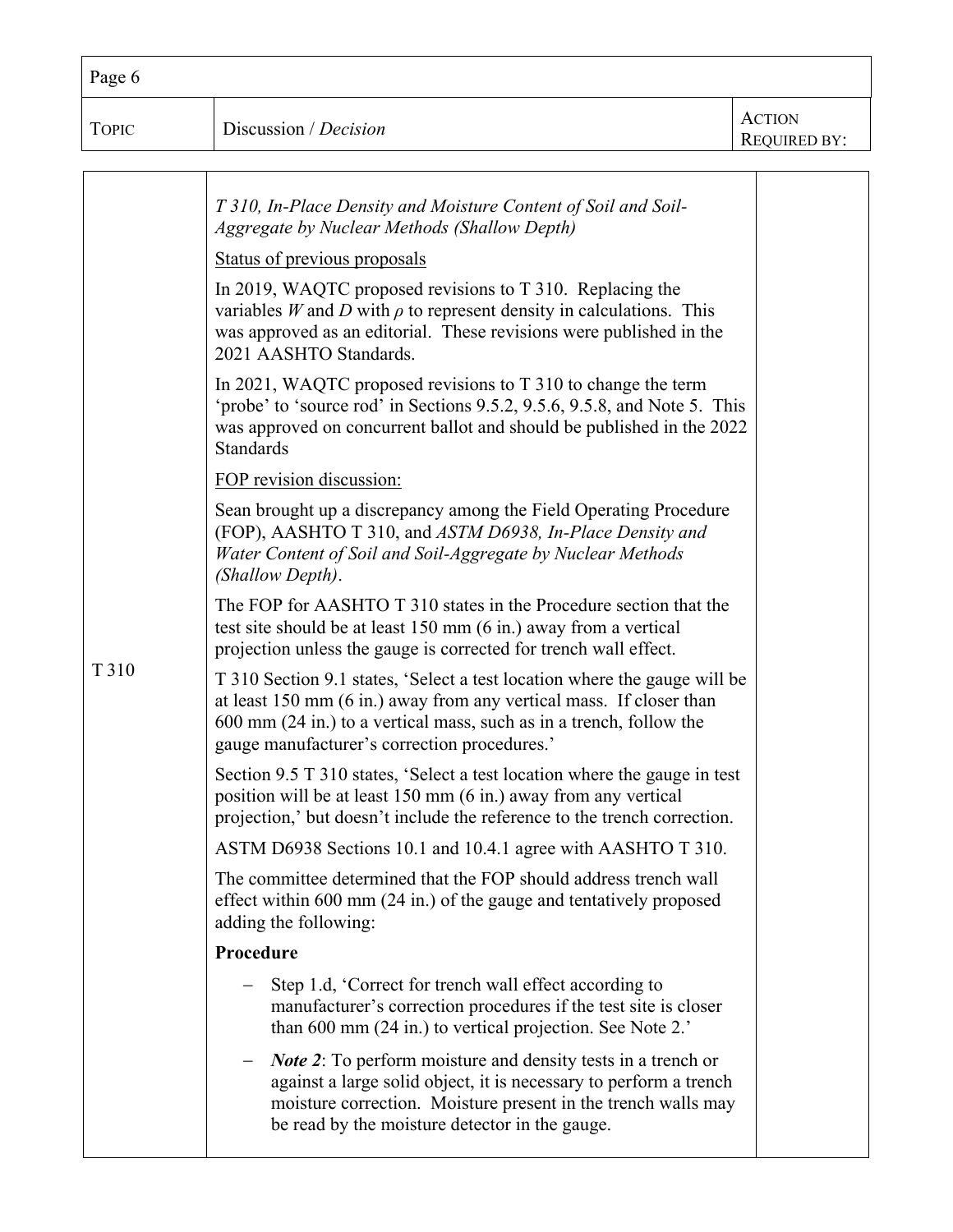| Page 7                              |                                                                                                                                                                                                                     |                                      |  |
|-------------------------------------|---------------------------------------------------------------------------------------------------------------------------------------------------------------------------------------------------------------------|--------------------------------------|--|
| <b>TOPIC</b>                        | Discussion / Decision                                                                                                                                                                                               | <b>ACTION</b><br><b>REQUIRED BY:</b> |  |
|                                     | The committee members will discuss this revision with the technicians<br>in the field in the Spring. Desna sent the draft FOP to the QAC<br>members and will remind them to solicit input from the technicians.     |                                      |  |
|                                     | The committee also drafted revisions to the PowerPoint with further<br>instructor's notes on Slide 15.                                                                                                              |                                      |  |
|                                     | Desna will list the published revision as a Completed Item on the 2022<br>Strategic Plan.                                                                                                                           |                                      |  |
|                                     | Desna will verify the revisions proposed in 2021 are published.                                                                                                                                                     |                                      |  |
|                                     | The QAC members will discuss the proposed revision to the FOP with<br>their technicians.                                                                                                                            | QAC<br><b>MEMBERS</b>                |  |
|                                     | Desna will include revisions to the FOP for AASHTO T 310 on the<br>Summer Meeting Agenda.                                                                                                                           | <b>DESNA</b><br><b>BERGOLD</b>       |  |
|                                     | T 355, In-place Density of Asphalt Mixtures by Nuclear Methods                                                                                                                                                      |                                      |  |
|                                     | Status of previous proposal                                                                                                                                                                                         |                                      |  |
| T 355                               | In 2021, WAQTC proposed revisions to T 335 to change the term<br>'probe' to 'source rod' in 9.3.1.1 and 9.3.2.1. This was approved on<br>concurrent ballot and should be published in the 2022 AASHTO<br>Standards. |                                      |  |
|                                     | Desna will verify the revisions proposed in 2021 are published.                                                                                                                                                     |                                      |  |
|                                     | Discussion only, no action required.                                                                                                                                                                                | <b>DESNA</b><br><b>BERGOLD</b>       |  |
|                                     | FOP revision discussion:                                                                                                                                                                                            |                                      |  |
| <b>TRAINING</b>                     | There is currently nothing in the Basics of Compaction and Density<br>Control discussing backfill. The Basics section focusses compaction<br>control in a roadway section.                                          |                                      |  |
| <b>MATERIALS</b><br><b>BASICS</b>   | The committee decided to discuss it during the Summer Meeting.<br>Desna offered to research and possibly draft revisions.                                                                                           |                                      |  |
|                                     | Desna will include revisions to the Basics of Compaction and Density<br>Control on the Summer Meeting Agenda.                                                                                                       | <b>DESNA</b><br><b>BERGOLD</b>       |  |
| <b>AASHTO CONCRETE TEST METHODS</b> |                                                                                                                                                                                                                     |                                      |  |
|                                     | R 60, Sampling Freshly Mixed Concrete                                                                                                                                                                               |                                      |  |
| R <sub>60</sub>                     | No new proposed revisions to the AASHTO method.                                                                                                                                                                     |                                      |  |
| T 309                               | T 309, Temperature of Freshly Mixed Hydraulic Cement Concrete<br>The committee discussed the upcoming Standard Specification<br>AASHTO M 339, Thermometers Used in the Testing of Construction                      |                                      |  |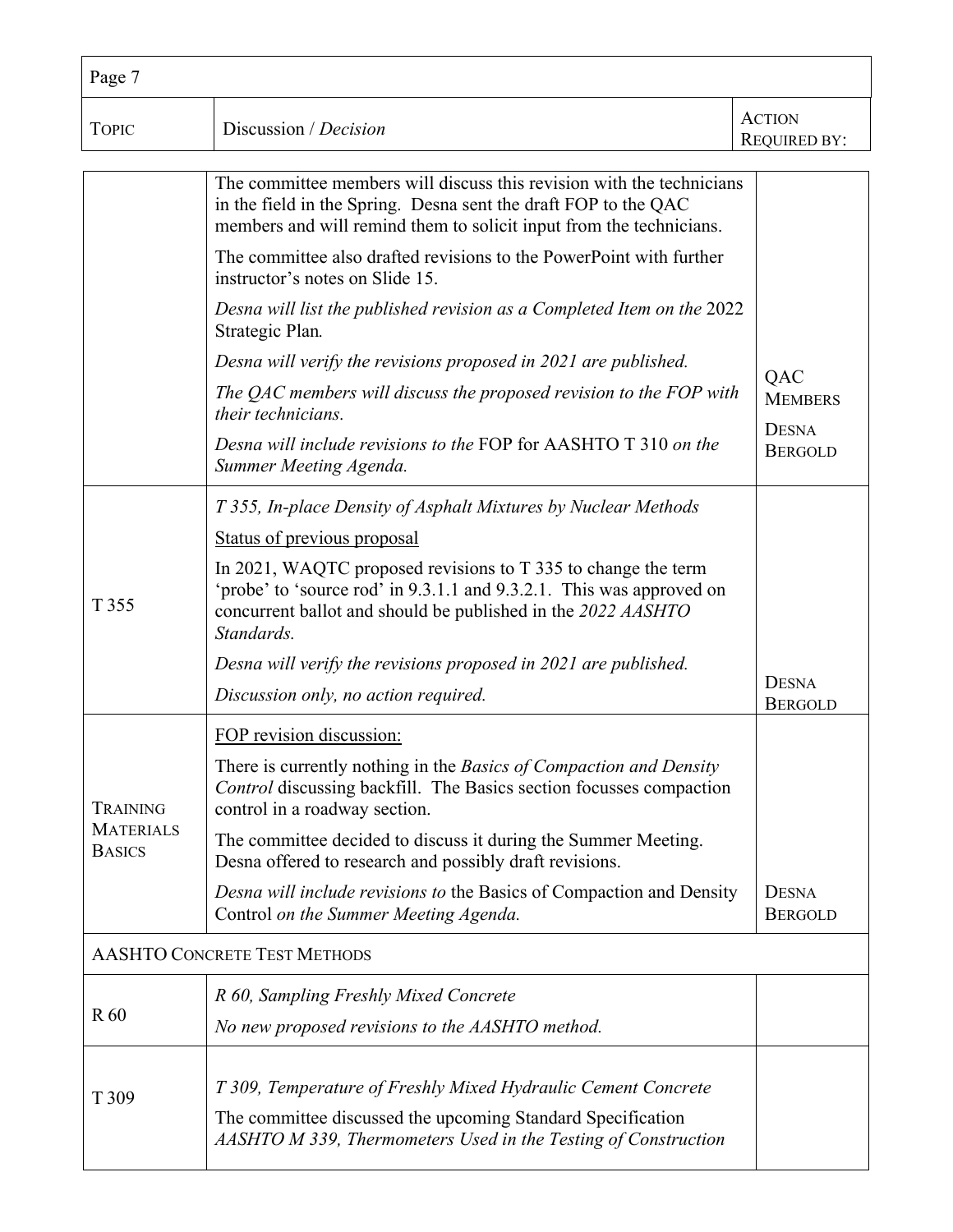| Page 8           |                                                                                                                                                                                                                                                                                                                                                                                                                                                                                                                                                             |                                      |
|------------------|-------------------------------------------------------------------------------------------------------------------------------------------------------------------------------------------------------------------------------------------------------------------------------------------------------------------------------------------------------------------------------------------------------------------------------------------------------------------------------------------------------------------------------------------------------------|--------------------------------------|
| <b>TOPIC</b>     | Discussion / Decision                                                                                                                                                                                                                                                                                                                                                                                                                                                                                                                                       | <b>ACTION</b><br><b>REQUIRED BY:</b> |
|                  | <i>Materials.</i> All of the Standards that use a thermometer will reference<br>this specification and include standard specific language.                                                                                                                                                                                                                                                                                                                                                                                                                  |                                      |
|                  | FOP revision discussion:<br>Lori said that one of ITD's technicians had a problem with AASHTO<br>T 309 Section 6.1. 15 $\degree$ C is not equivalent to 27 $\degree$ F.                                                                                                                                                                                                                                                                                                                                                                                     |                                      |
|                  | $6.1$ – Perform standardization by comparing readings on the<br>thermometer with another calibrated thermometer at two<br>temperatures at least $15^{\circ}$ C (27 $^{\circ}$ F) apart.'                                                                                                                                                                                                                                                                                                                                                                    |                                      |
|                  | The committee reviewed the section and found that even though it<br>appears to be presented as an equivalency, it is referring to<br>standardizing the thermometer at two disparate temperatures. $15^{\circ}$ C is<br>equivalent to 60°F and 30°C is equivalent to 87°F. The FOP for<br>AASHTO T 309 states, 'at two temperatures at least 15°C or 27°F<br>apart,' and therefore avoids this confusion. The committee agreed that<br>further clarification could be added to the training materials and will<br>be discussed it during the Summer Meeting. |                                      |
|                  | Desna will include clarification of the temperature range on the<br>Summer Meeting Agenda.<br>No new proposed revisions to the AASHTO method.                                                                                                                                                                                                                                                                                                                                                                                                               | <b>DESNA</b><br><b>BERGOLD</b>       |
| T <sub>119</sub> | T 119, Slump of Hydraulic Cement Concrete<br>No new proposed revisions to the AASHTO method.                                                                                                                                                                                                                                                                                                                                                                                                                                                                |                                      |
|                  | T 121, Density (Unit Weight), Yield, and Air Content (Gravimetric) of<br>Concrete                                                                                                                                                                                                                                                                                                                                                                                                                                                                           |                                      |
| T <sub>121</sub> | Status of previous proposal<br>In 2020, WAQTC proposed revisions to change 'tap the sides' to 'tap<br>around the perimeter' in Section 7.4 Vibration and revise 'sides' to<br>'side' in Section 7.5. These revisions were considered editorial and<br>were published in the 2021 AASHTO Standards.                                                                                                                                                                                                                                                          |                                      |
|                  | Desna will list the published revision as a Completed Item on the 2022<br>Strategic Plan.                                                                                                                                                                                                                                                                                                                                                                                                                                                                   | <b>DESNA</b>                         |
|                  | No new proposed revisions to the AASHTO method.                                                                                                                                                                                                                                                                                                                                                                                                                                                                                                             | <b>BERGOLD</b>                       |
|                  | T 152, Air Content of Freshly Mixed Concrete by the Pressure Method                                                                                                                                                                                                                                                                                                                                                                                                                                                                                         |                                      |
|                  | Status of previous proposal                                                                                                                                                                                                                                                                                                                                                                                                                                                                                                                                 |                                      |
| T <sub>152</sub> | In 2020, WAQTC proposed to change 'tap the sides' to 'tap around the<br>perimeter' in Section 9.1.3 and revise 'sides' to 'side' in Sections<br>9.1.4, 9.3.1, 9.3.3, 9.4.2, A1.7.2, and A1.7.3. These revisions were                                                                                                                                                                                                                                                                                                                                        |                                      |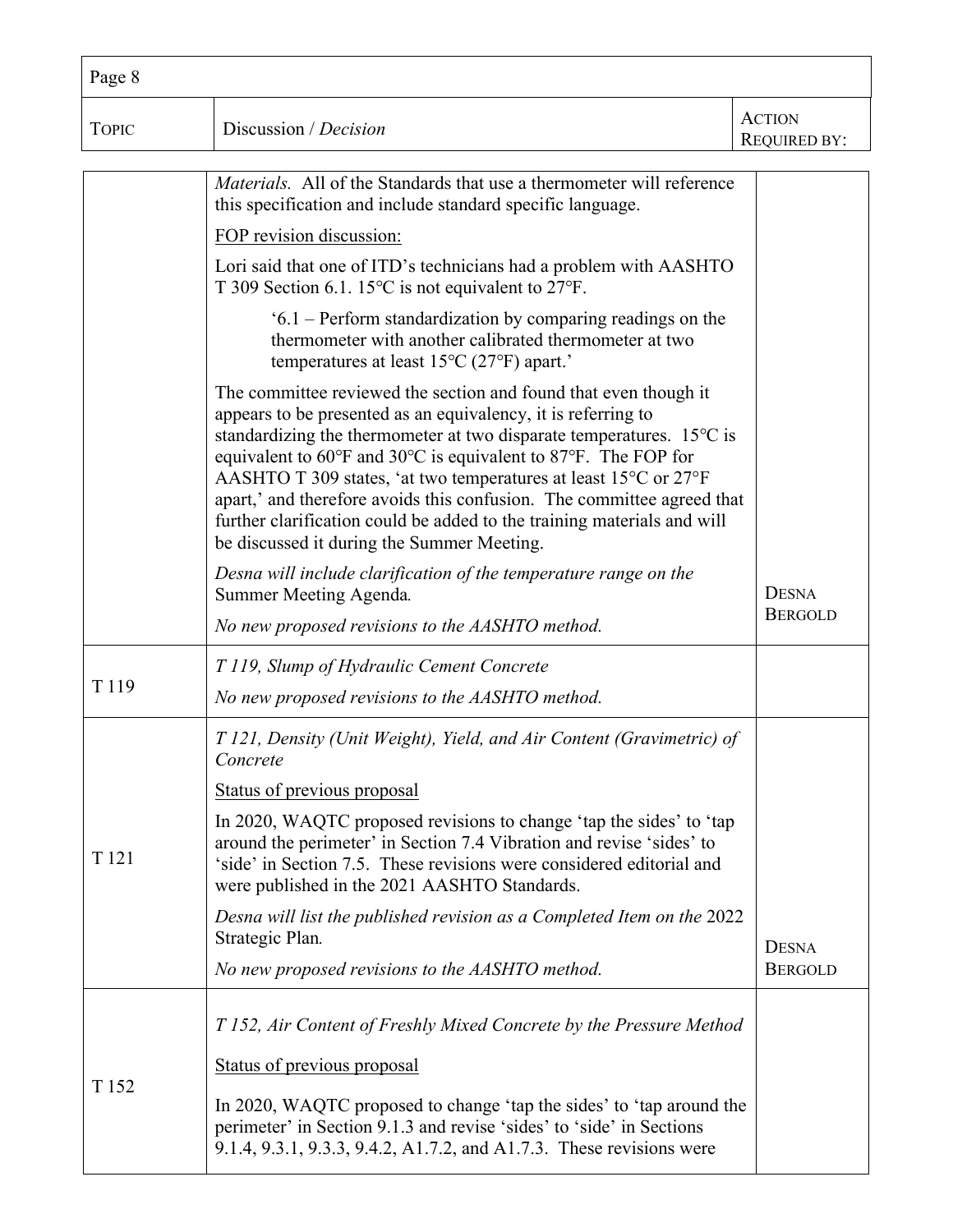| Page 9       |                                                                                                                                                                                                                                                                                                                              |                                      |
|--------------|------------------------------------------------------------------------------------------------------------------------------------------------------------------------------------------------------------------------------------------------------------------------------------------------------------------------------|--------------------------------------|
| <b>TOPIC</b> | Discussion / Decision                                                                                                                                                                                                                                                                                                        | <b>ACTION</b><br><b>REQUIRED BY:</b> |
|              | considered editorial and were published in the 2021 AASHTO<br>Standards.                                                                                                                                                                                                                                                     |                                      |
|              | FOP revision discussion:                                                                                                                                                                                                                                                                                                     |                                      |
|              | Lori recommended that the FOP include a picture labeling the 'main<br>air valve,' 'bleeder valve,' and 'petcocks.' The committee reviewed<br>the pictures currently in the FOP and agreed. They also saw that not<br>all of the pictures in the Student FOP are in the PowerPoint. Desna<br>was instructed to include them.  |                                      |
|              | They also reviewed AASHTO T 309 and saw that it included a great<br>diagram of the Type B Meter. The committee agreed that if AASHTO<br>would give WAQTC permission to use it, it would be better than<br>trying to recreate it. Sean will discuss asking AASHTO for permission<br>during the Executive Board Spring Meeting |                                      |
|              | The committee thought that pictures of the petcock both open and<br>closed would be good to include. Gilbert offered to provide them.                                                                                                                                                                                        |                                      |
|              | Lori also said that the Manufacturer's Operating instructions state not<br>to tilt the meter while filling with water through the petcocks. The<br>FOP states, 'Incline slightly and gently rock the air meter.' This will<br>need to be discussed during the Summer Meeting.                                                |                                      |
|              | Gilbert Arredondo will provide pictures of the petcock.                                                                                                                                                                                                                                                                      | <b>GILBERT</b>                       |
|              | Desna will list the published revision as a Completed Item on the 2022<br>Strategic Plan.                                                                                                                                                                                                                                    | <b>ARREDONDO</b>                     |
|              | Desna will include revisions to the PowerPoint and FOP on the<br>Summer Meeting Agenda.                                                                                                                                                                                                                                      | <b>DESNA</b>                         |
|              | Desna will include asking the Executive Board for permission to<br>request the use of AASHTO's Type B meter diagram on the Spring<br>Meeting agenda.                                                                                                                                                                         | <b>BERGOLD</b>                       |
|              | No new proposed revisions to the AASHTO method.                                                                                                                                                                                                                                                                              |                                      |
|              | R 100, Making and Curing Concrete Test Specimens in the Field                                                                                                                                                                                                                                                                |                                      |
|              | Status of previous proposal                                                                                                                                                                                                                                                                                                  |                                      |
| R 100        | In 2018 and 2020, WAQTC proposed revisions to correct the tamping<br>rod length in Table 1 and revise the Test Method $(T)$ to a Practice $(R)$ .                                                                                                                                                                            |                                      |
|              | These revisions were published in the 2021 AASHTO Standards.                                                                                                                                                                                                                                                                 | <b>DESNA</b>                         |
|              | Desna will list the published revision as a Completed Item on the 2022<br>Strategic Plan.                                                                                                                                                                                                                                    | <b>BERGOLD</b>                       |
|              | No new proposed revisions to the AASHTO practice.                                                                                                                                                                                                                                                                            |                                      |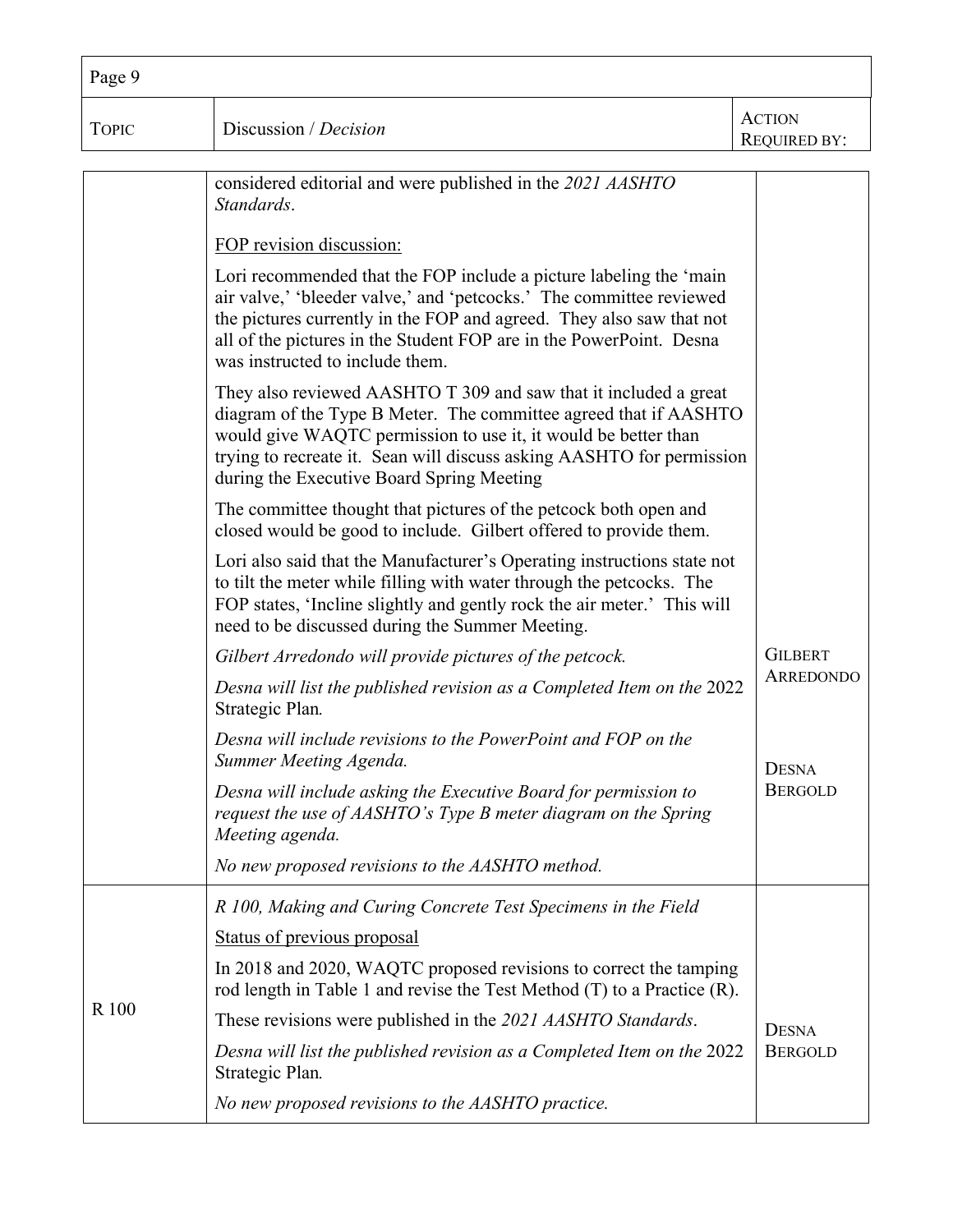| Page 10      |                       |                                      |
|--------------|-----------------------|--------------------------------------|
| <b>TOPIC</b> | Discussion / Decision | <b>ACTION</b><br><b>REQUIRED BY:</b> |

| <b>AASHTO AGGREGATE TEST METHODS</b> |                                                                                                                                                                                                                                                                                                                                                                                                                                                                                                                                                                                                                                                                                                                                           |                              |  |
|--------------------------------------|-------------------------------------------------------------------------------------------------------------------------------------------------------------------------------------------------------------------------------------------------------------------------------------------------------------------------------------------------------------------------------------------------------------------------------------------------------------------------------------------------------------------------------------------------------------------------------------------------------------------------------------------------------------------------------------------------------------------------------------------|------------------------------|--|
| R 90                                 | R 90, Sampling Aggregate Products<br>No new proposed revisions to the AASHTO practice.                                                                                                                                                                                                                                                                                                                                                                                                                                                                                                                                                                                                                                                    |                              |  |
|                                      | R 76, Reducing Samples of Aggregate to Testing Size<br>Status of previous proposal<br>In 2021, WAQTC proposed extensive revisions to R 76 to include<br>'Reduction by Apex,' and further revisions for clarity. The proposal<br>was balloted in the Technical Subcommittee and received three<br>negatives.<br>Sean recommended that the committee work through the negatives.<br>The committee reviewed and addressed all the comments from the TS<br>Ballot.<br>See the attachment to these minutes for specific negatives and<br>comments with QAC recommended actions.                                                                                                                                                                |                              |  |
| R 76                                 | The proposed corrections will be presented to the Board. Sean<br>suggested that if the Board approves the revisions, the Board<br>Champion should discuss the revisions with the TS Members who<br>voted negative. Sean will offer to assist the Champion. If those who<br>voted negative agree that their comments have been appropriately<br>resolved, the Champion will be advised to ask Matt Beason, TS 1c<br>Chair, to ballot the new proposal in the Technical Subcommittee<br>before the next scheduled COMP ballot.<br>Revisions to the 2021 proposed revision to $R$ 76 will be presented to<br>the Executive Board for approval and submittal to AASHTO.<br>Sean Parker will assist the Champion to resolve negative comments. | <b>SEAN</b><br><b>PARKER</b> |  |
| T 255                                | T 255, Total Evaporable Moisture Content for Aggregates<br>No new proposed revisions to the AASHTO method.                                                                                                                                                                                                                                                                                                                                                                                                                                                                                                                                                                                                                                |                              |  |
| T <sub>11</sub>                      | T 11, Materials Finer Than 75-µm (No. 200) Sieve in Mineral<br>Aggregates by Washing<br>Discussion item - See discussion in T 27.<br>No new proposed revisions to the AASHTO method.                                                                                                                                                                                                                                                                                                                                                                                                                                                                                                                                                      |                              |  |
| T 27                                 | T 27, Sieve Analysis of Fine and Coarse Aggregates<br>Discussion item<br>Sean discussed the ongoing T 11/T 27 and T 30 harmonization Task<br>Force of which he is a member. Last fall the revisions to T 30 were<br>balloted in TS 2c. Based on the comments and negative votes, Maria                                                                                                                                                                                                                                                                                                                                                                                                                                                    |                              |  |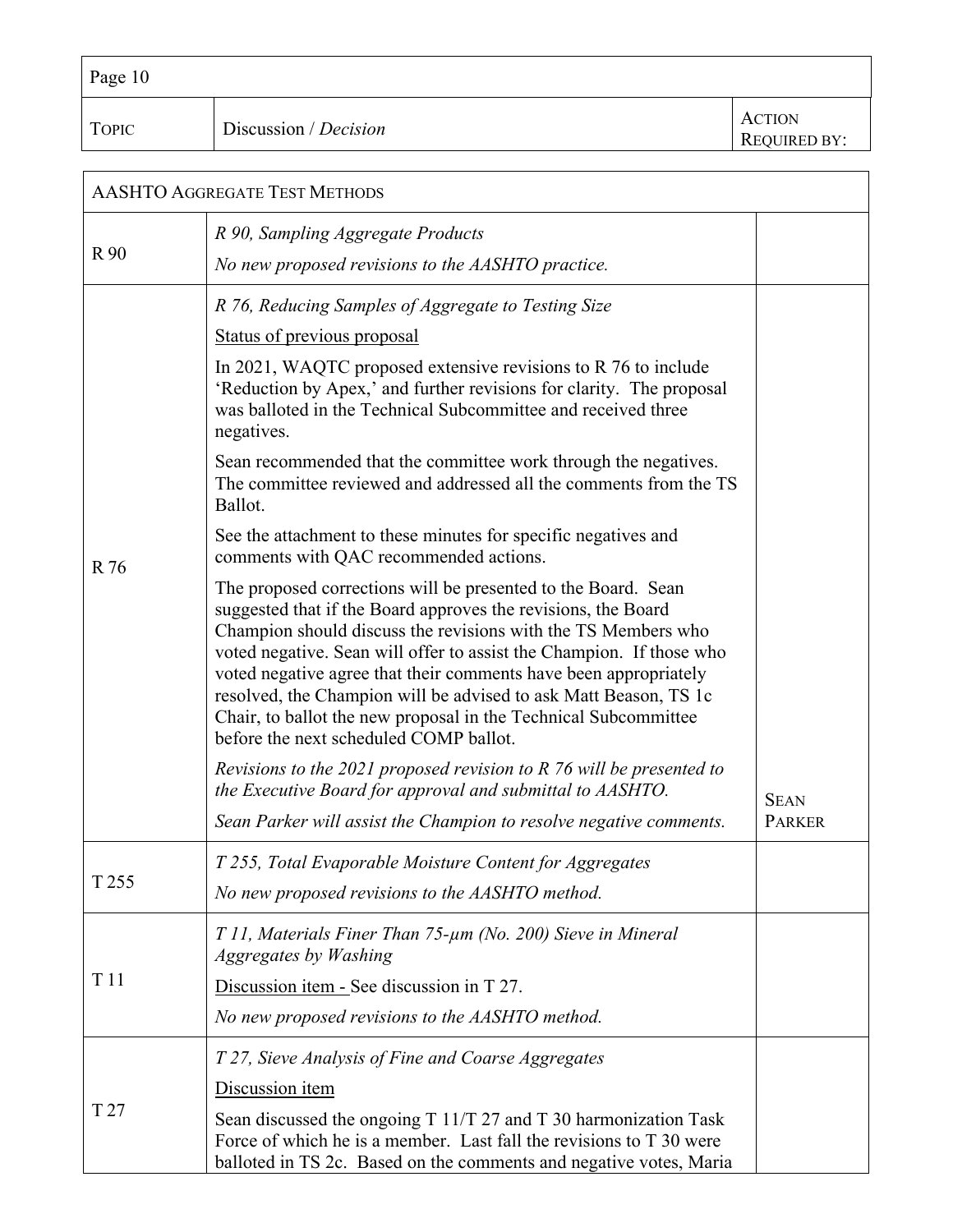| Page 11          |                                                                                                                                                                                                                                                                                                                                                                  |                                      |
|------------------|------------------------------------------------------------------------------------------------------------------------------------------------------------------------------------------------------------------------------------------------------------------------------------------------------------------------------------------------------------------|--------------------------------------|
| <b>TOPIC</b>     | Discussion / Decision                                                                                                                                                                                                                                                                                                                                            | <b>ACTION</b><br><b>REQUIRED BY:</b> |
|                  | Knake, AASHTO re: source, revised the proposed changes to T 27 and<br>T 30. The Task Force decided to table proposed revisions to 'Sieving<br>Efficiency and Time Evaluation' so that the other harmonization<br>revisions can move forward. The Task Force will continue to meet<br>and discuss these and other topics.<br>Discussion only, no action required. |                                      |
|                  | No new proposed revisions to the AASHTO method.                                                                                                                                                                                                                                                                                                                  |                                      |
| T 335            | T 335, Determining the Percentage of Fracture in Coarse Aggregate<br>No new proposed revisions to the AASHTO method.                                                                                                                                                                                                                                             |                                      |
|                  | T 176, Plastic Fines in Graded Aggregates and Soils by Use of the<br><b>Sand Equivalent Test</b>                                                                                                                                                                                                                                                                 |                                      |
|                  | Status of previous proposal<br>In 2019, WAQTC informed the TS 1a Chair that there were<br>discrepancies in the description and figures of the apparatus.                                                                                                                                                                                                         |                                      |
| T <sub>176</sub> | In 2021, WAQTC proposed removing the second sentence in 6.2 and<br>revising the sample size in Section 6.4 to 1000 to 1500 g $(2.2 \text{ to } 3.3)$<br>lb.). These revisions were approved on COMP Ballot and should be<br>published in the 2022 AASHTO Standards.                                                                                              |                                      |
|                  | Sean said that this was a good example of WAQTC working with the<br>Standard's Steward, Edward Inman, New Jersey, and the TS 1a Chair,<br>Andy Babish.                                                                                                                                                                                                           |                                      |
|                  | Desna will verify the revisions proposed in 2021 are published.                                                                                                                                                                                                                                                                                                  |                                      |
|                  | No new proposed revisions to the AASHTO method.                                                                                                                                                                                                                                                                                                                  |                                      |
|                  | <b>AASHTO ASPHALT TEST METHODS</b>                                                                                                                                                                                                                                                                                                                               |                                      |
| R 97             | R 97, Sampling Asphalt Mixtures<br>No new proposed revisions to the AASHTO practice.                                                                                                                                                                                                                                                                             |                                      |
|                  | R 47, Reducing Samples of Asphalt Mixtures to Testing Size                                                                                                                                                                                                                                                                                                       |                                      |
|                  | Status of previous proposal                                                                                                                                                                                                                                                                                                                                      |                                      |
| R47              | In 2021, WAQTC proposed revisions updating the figures and<br>formatting, and use of 'active voice.' The revisions were submitted<br>before the Mid-year webinar and will be discussed at the COMP<br>Annual Meeting.                                                                                                                                            |                                      |
|                  | Based on the comments from the TS 1c ballot of R 76, the committee<br>reviewed the proposed revisions to R 47. They determined that the<br>term 'approximately' should be added before 'equal' in Section<br>10.5.2.4.                                                                                                                                           |                                      |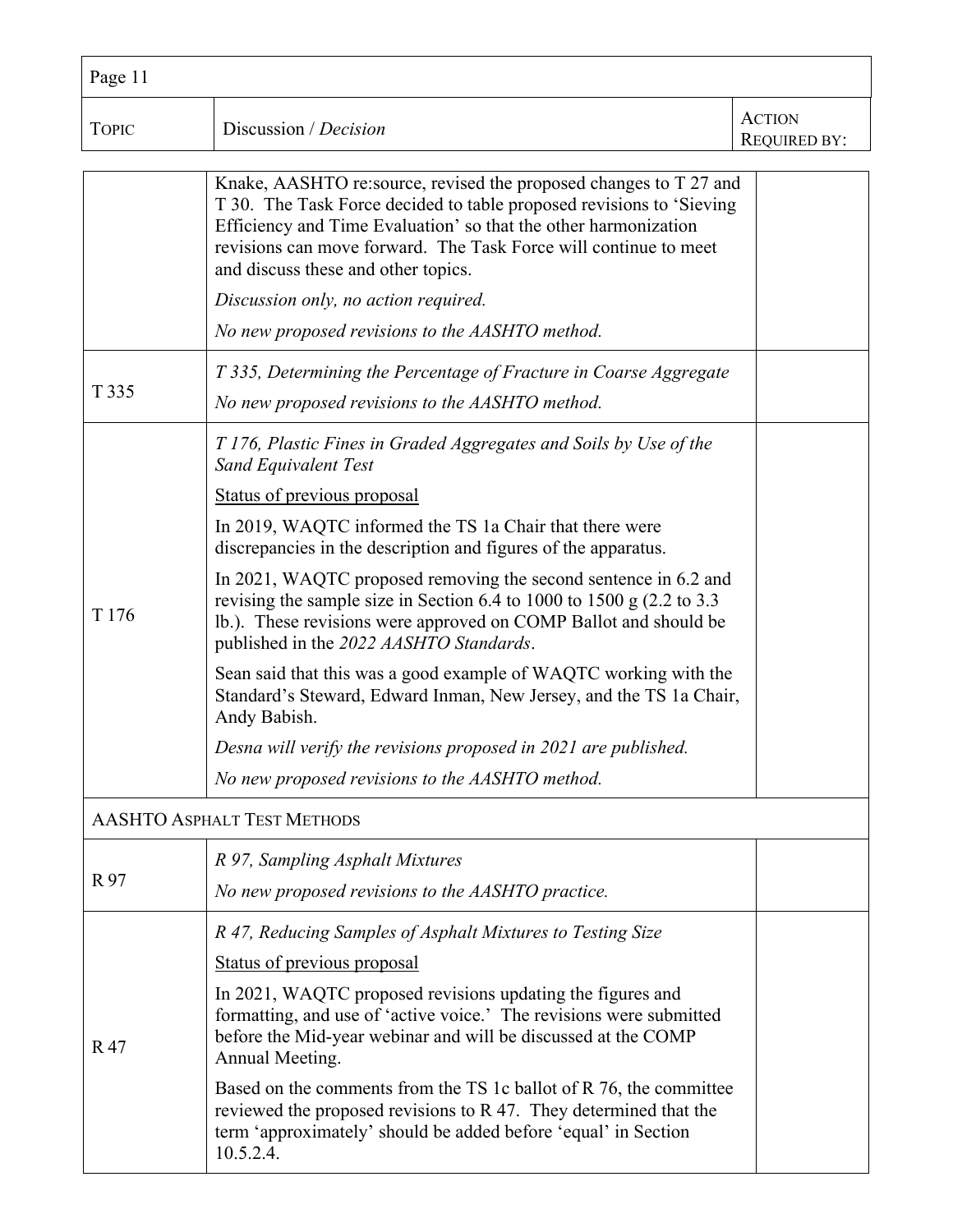| Page 12      |                                                                                                                                                                                                                                                                                                                                                                                                 |                                      |
|--------------|-------------------------------------------------------------------------------------------------------------------------------------------------------------------------------------------------------------------------------------------------------------------------------------------------------------------------------------------------------------------------------------------------|--------------------------------------|
| <b>TOPIC</b> | Discussion / Decision                                                                                                                                                                                                                                                                                                                                                                           | <b>ACTION</b><br><b>REQUIRED BY:</b> |
|              | They also decided that a new Section 10.5.2.5 should be added, 'If<br>necessary, repeat Sections 10.5.2.1 through 10.5.2.4 until the required<br>sample size is obtained.' This is a repeat of Section 10.5.1.3 with<br>appropriate cross referencing.                                                                                                                                          |                                      |
|              | The committee also updated the letter that the proposal Champion<br>sends to the TS Chair.                                                                                                                                                                                                                                                                                                      |                                      |
|              | Revisions to R 47 will be presented to the Executive Board for<br>approval and submittal to AASHTO.                                                                                                                                                                                                                                                                                             | <b>SEAN</b><br><b>PARKER</b>         |
|              | T 329, Moisture Content of Asphalt Mixtures by Oven Method                                                                                                                                                                                                                                                                                                                                      |                                      |
|              | Status of previous proposals                                                                                                                                                                                                                                                                                                                                                                    |                                      |
| T 329        | In 2020, WAQTC proposed replacing T 168 with R 97 in 2.1 and 5.1.<br>These revisions were published in the 2021 AASHTO Standards.                                                                                                                                                                                                                                                               |                                      |
|              | Desna will list the published revision as a Completed Item on the 2022<br>Strategic Plan.                                                                                                                                                                                                                                                                                                       | <b>DESNA</b><br><b>BERGOLD</b>       |
|              | No new proposed revisions to the AASHTO method.                                                                                                                                                                                                                                                                                                                                                 |                                      |
|              | T 308, Determining the Asphalt Binder Content of Asphalt Mixtures by<br>the Ignition Method                                                                                                                                                                                                                                                                                                     |                                      |
|              | Status of previous proposals                                                                                                                                                                                                                                                                                                                                                                    |                                      |
|              | In 2020, WAQTC proposed adding a new Section 7.8, 'Reset the<br>internal balance to zero,' revising 'flat pan' to 'container' in Section<br>9.1. Revising Sections 7.2 and 8.2 to say, 'Use T 329 to oven dry the<br>asphalt mixture specimen to a constant mass or determine the moisture<br>content of a companion specimen.' These revisions were published in<br>the 2021 AASHTO Standards. |                                      |
| T 308        | FOP revision discussion:                                                                                                                                                                                                                                                                                                                                                                        |                                      |
|              | It was pointed out in the meeting that the AASHTO revision, to<br>replace 'flat pan' with 'container,' was not reflected in the training<br>materials. This revision will be addressed during the Summer<br>Meeting.                                                                                                                                                                            |                                      |
|              | Desna will list the published revision as a Completed Item on the 2022<br>Strategic Plan.                                                                                                                                                                                                                                                                                                       | <b>DESNA</b>                         |
|              | Desna will include revisions to the FOP for AASHTO T 308 on the<br>Summer Meeting Agenda.                                                                                                                                                                                                                                                                                                       | <b>BERGOLD</b>                       |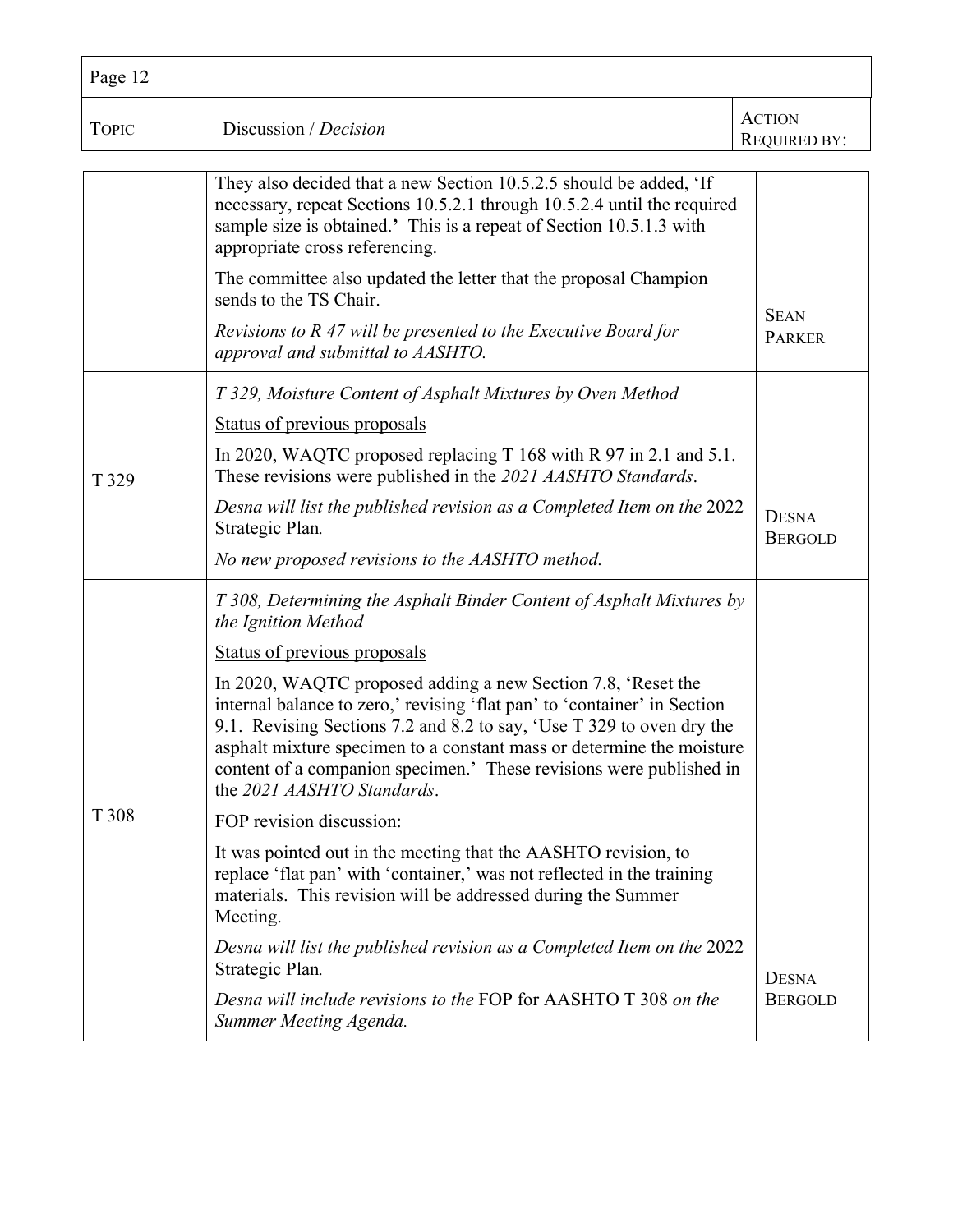| Page 13          |                                                                                                                                                                                                                                                                                                               |                                      |
|------------------|---------------------------------------------------------------------------------------------------------------------------------------------------------------------------------------------------------------------------------------------------------------------------------------------------------------|--------------------------------------|
| <b>TOPIC</b>     | Discussion / Decision                                                                                                                                                                                                                                                                                         | <b>ACTION</b><br><b>REQUIRED BY:</b> |
|                  | T 209, Theoretical Maximum Specific Gravity ( $G_{mm}$ ) and Density of<br><b>Asphalt Mixtures</b>                                                                                                                                                                                                            |                                      |
|                  | Status of previous proposals                                                                                                                                                                                                                                                                                  |                                      |
| T <sub>209</sub> | In 2020, WAQTC proposed many revisions to address plant-produced<br>samples, remove the requirement to dry the sample, address apparatus,<br>and the appendix. These revisions were approved on concurrent ballot<br>and should be published in the 2022 AASHTO Standards.                                    |                                      |
|                  | The committee reviewed the TS 2c 2021 COMP Annual Meeting<br>Minutes and the discussion on the revisions that were made before the<br>last proposals were balloted concurrently.                                                                                                                              |                                      |
|                  | Desna will verify the revisions proposed in 2021 are published.                                                                                                                                                                                                                                               |                                      |
|                  | No new proposed revisions to the AASHTO method.                                                                                                                                                                                                                                                               |                                      |
|                  | $T166$ , Bulk Specific Gravity (G <sub>mb</sub> ) of Compacted Asphalt Mixtures<br><b>Using Saturated Surface-Dry Specimens</b>                                                                                                                                                                               |                                      |
|                  | Status of previous proposals                                                                                                                                                                                                                                                                                  |                                      |
| T <sub>166</sub> | In 2020, WAQTC proposed changing the term 'samples' to<br>'specimens' where appropriate and changing the temperature in the<br>water bath from $25 \pm 1$ °C (77 ± 1.8°F) to $25 \pm 1$ °C (77 ± 2°F) in<br>Sections 6.2, 9.2, 9.3, and 10.1. These revisions were published in the<br>2021 AASHTO Standards. |                                      |
|                  | The committee reviewed the TS 2c 2021 COMP Annual Meeting<br>Minutes.                                                                                                                                                                                                                                         |                                      |
|                  | Desna will list the published revision as a Completed Item on the 2022<br>Strategic Plan.                                                                                                                                                                                                                     |                                      |
|                  | No new proposed revisions to the AASHTO method.                                                                                                                                                                                                                                                               |                                      |
|                  | T 30, Mechanical Analysis of Extracted Aggregate                                                                                                                                                                                                                                                              |                                      |
|                  | Status of previous proposals                                                                                                                                                                                                                                                                                  |                                      |
|                  | In 2020, WAQTC proposed revisions to Table A1. These revisions<br>were published in the 2021 AASHTO Standards.                                                                                                                                                                                                |                                      |
|                  | Discussion item - See Task Force discussion in T 27.                                                                                                                                                                                                                                                          |                                      |
| T <sub>30</sub>  | Proposed revision                                                                                                                                                                                                                                                                                             |                                      |
|                  | Desna noticed that in Section A2.2 it states, 'This mass is shown in<br>Table A2.1 for five sieve-frame dimensions in common use.' Table<br>A2.1 was revised in 2021 and has only three sieve-frame dimensions.<br>This revision is most likely editorial.                                                    |                                      |
|                  | Desna will list the published revision as a Completed Item on the 2022<br>Strategic Plan.                                                                                                                                                                                                                     | <b>SEAN</b><br><b>PARKER</b>         |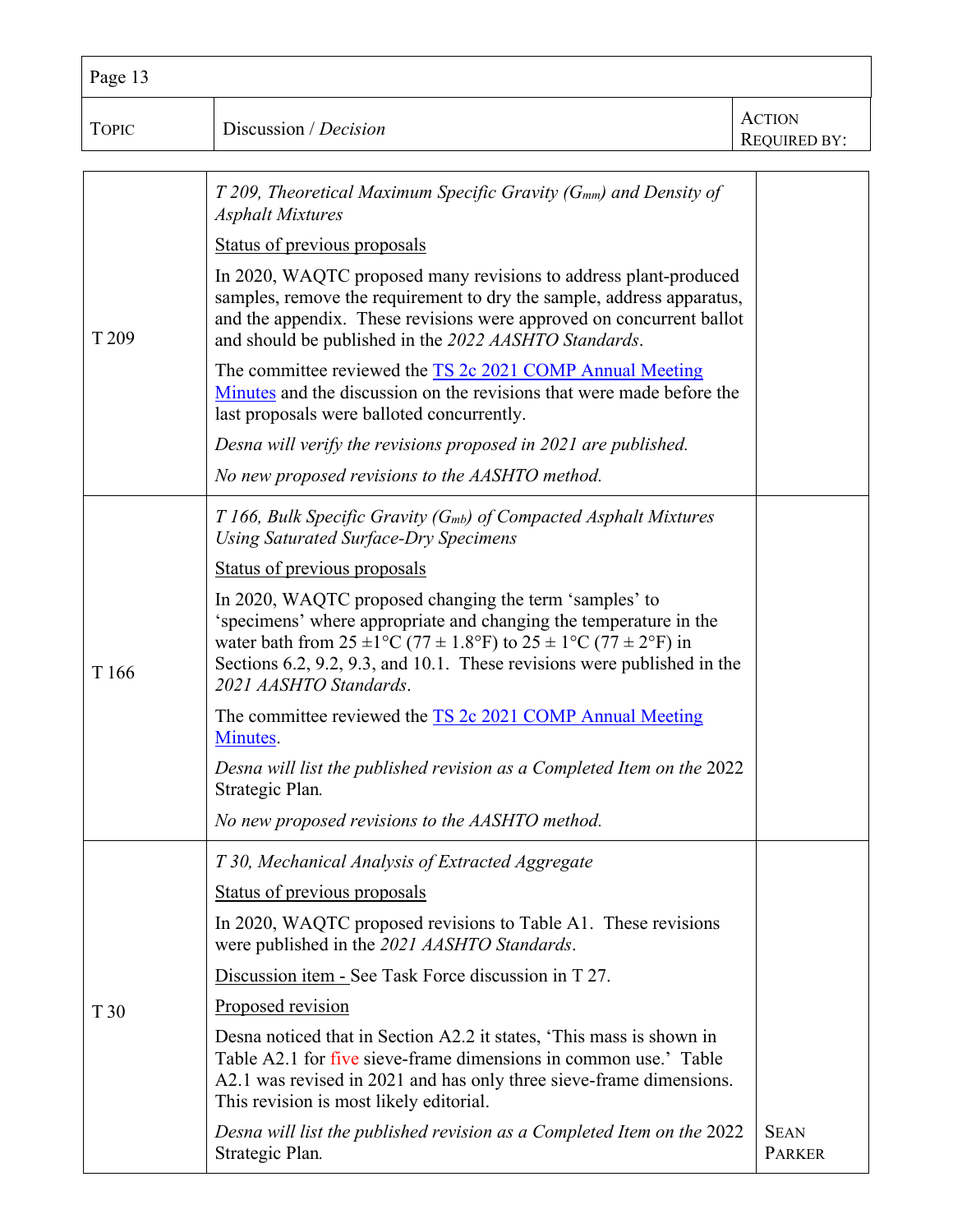| Page 14      |                                                                                                                                                                                                                                                                                                                                                                                                                                                      |                                      |
|--------------|------------------------------------------------------------------------------------------------------------------------------------------------------------------------------------------------------------------------------------------------------------------------------------------------------------------------------------------------------------------------------------------------------------------------------------------------------|--------------------------------------|
| <b>TOPIC</b> | Discussion / Decision                                                                                                                                                                                                                                                                                                                                                                                                                                | <b>ACTION</b><br><b>REQUIRED BY:</b> |
|              | Revisions to T 30 will be presented to the Executive Board for<br>approval and submittal to AASHTO.                                                                                                                                                                                                                                                                                                                                                  |                                      |
|              | T 312, Asphalt Mixture Specimens by Means of the Superpave<br><b>Gyratory Compactor</b>                                                                                                                                                                                                                                                                                                                                                              |                                      |
|              | Status of previous proposals                                                                                                                                                                                                                                                                                                                                                                                                                         |                                      |
| T 312        | In 2020, WAQTC proposed changing T 168 references to R 97 and<br>'binder' and 'HMA' to 'asphalt binder' and 'asphalt mixtures.' These<br>revisions were published in the 2021 AASHTO Standards.                                                                                                                                                                                                                                                      |                                      |
|              | Desna will list the published revision as a Completed Item on the 2022<br>Strategic Plan.                                                                                                                                                                                                                                                                                                                                                            | <b>DESNA</b><br><b>BERGOLD</b>       |
|              | No new proposed revisions to the AASHTO method.                                                                                                                                                                                                                                                                                                                                                                                                      |                                      |
|              | R 35, Superpave Volumetric Design for Asphalt Mixtures                                                                                                                                                                                                                                                                                                                                                                                               |                                      |
|              | Status of previous proposals                                                                                                                                                                                                                                                                                                                                                                                                                         |                                      |
| R 35         | In 2020, WAQTC proposed revising SP 2 to MS 2, this was published<br>in the 2021 AASHTO Standards but the title is incorrect, 'Superpave<br>Mix Design.'                                                                                                                                                                                                                                                                                             |                                      |
|              | The committee reviewed the Standard in the AASHTO Library, and it<br>appears that this reference will be removed in the next publication.                                                                                                                                                                                                                                                                                                            |                                      |
|              | Discussion only, no action required.                                                                                                                                                                                                                                                                                                                                                                                                                 |                                      |
|              | No new proposed revisions to the AASHTO method.                                                                                                                                                                                                                                                                                                                                                                                                      |                                      |
|              | <b>OTHER AASHTO TEST METHODS</b>                                                                                                                                                                                                                                                                                                                                                                                                                     |                                      |
|              | T 283, Resistance of Compacted Asphalt Mixtures to Moisture                                                                                                                                                                                                                                                                                                                                                                                          |                                      |
|              | Status of previous proposal                                                                                                                                                                                                                                                                                                                                                                                                                          |                                      |
| T 283        | In 2020, WAQTC proposed extensive revisions to this method. These<br>revisions were published in the 2021 AASHTO Standards.                                                                                                                                                                                                                                                                                                                          |                                      |
|              | Desna will list the published revision as a Completed Item on the 2022<br>Strategic Plan.                                                                                                                                                                                                                                                                                                                                                            | <b>DESNA</b><br><b>BERGOLD</b>       |
|              | No new proposed revisions to the AASHTO method.                                                                                                                                                                                                                                                                                                                                                                                                      |                                      |
|              | T 315, Determining the Rheological Properties of Asphalt Binder<br>Using the Dynamic Shear Rheometer (DSR)                                                                                                                                                                                                                                                                                                                                           |                                      |
| T 315        | During the 2020 Winter Meeting, Davis Mariman, FHWA, proposed<br>revisions to the Verification and Calibration section in 9.1. It currently<br>states that there are four items that require verification, lists them, and<br>then states that the DSR temperature transducer must be verified first.<br>The DSR temperature transducer is not included in the list, but the<br>portable thermometer is. He felt that the DSR temperature transducer |                                      |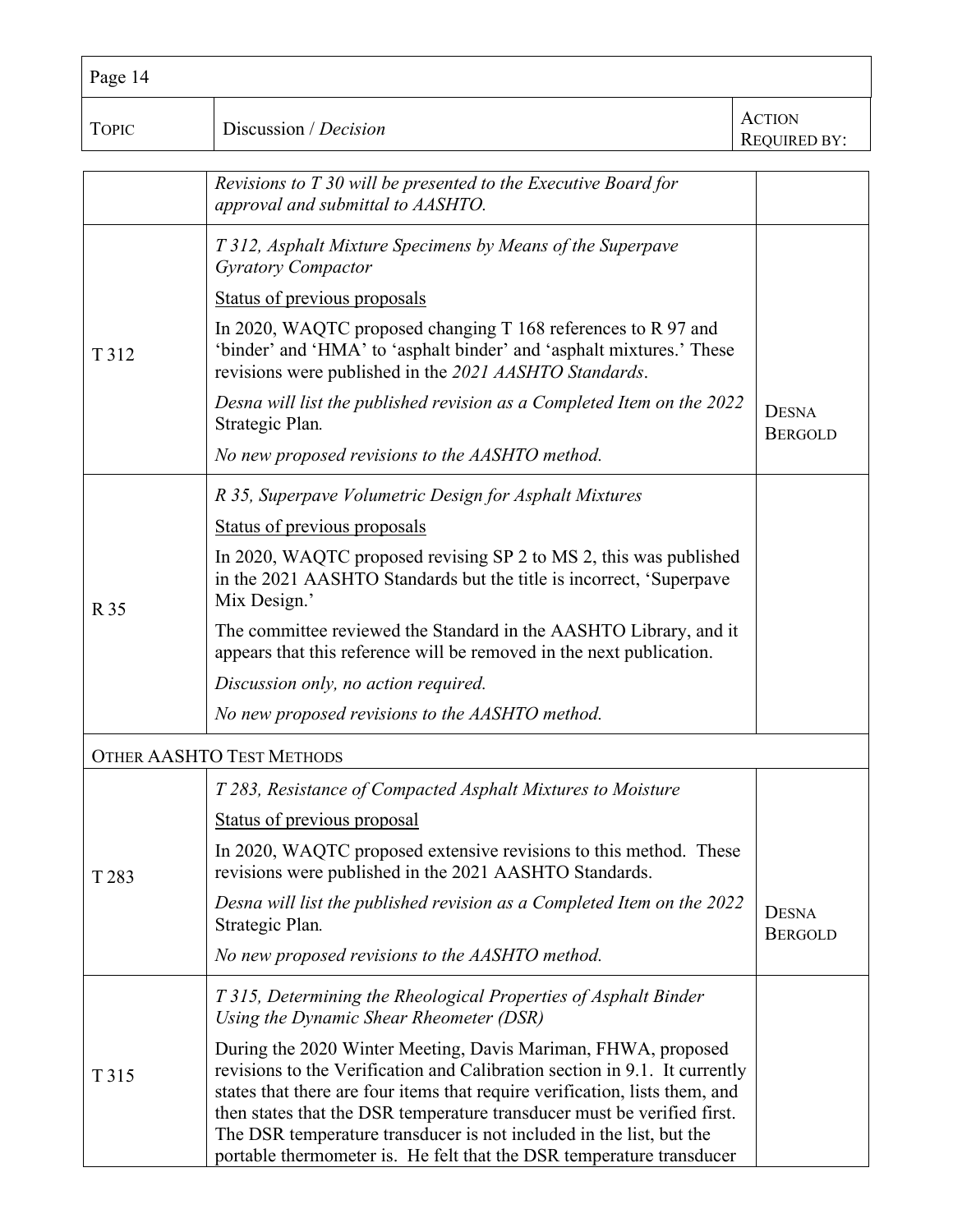| Page 15      |                                                                                                                                                                                                                                                                                                                                                                                                                                                                                                                                                                                                                                                                                                                                                                                                                                                             |                                                                  |
|--------------|-------------------------------------------------------------------------------------------------------------------------------------------------------------------------------------------------------------------------------------------------------------------------------------------------------------------------------------------------------------------------------------------------------------------------------------------------------------------------------------------------------------------------------------------------------------------------------------------------------------------------------------------------------------------------------------------------------------------------------------------------------------------------------------------------------------------------------------------------------------|------------------------------------------------------------------|
| <b>TOPIC</b> | Discussion / Decision                                                                                                                                                                                                                                                                                                                                                                                                                                                                                                                                                                                                                                                                                                                                                                                                                                       | <b>ACTION</b><br><b>REQUIRED BY:</b>                             |
|              | should replace the portable thermometer since it is actually a part of<br>the machine. Sonya Puterbaugh, AASHTO re:source, pointed out that<br>the portable thermometer also needs to be verified and is outlined in<br>9.3. Upon further review of the method, it was determined that the<br>equipment references are inconsistent and confusing.                                                                                                                                                                                                                                                                                                                                                                                                                                                                                                          |                                                                  |
|              | At that time David, Sonya Puterbaugh, AASHTO re:source, and Kevin<br>were going try to work through the issues and present revisions at a<br>future date. David left his position shortly thereafter. Nassim decided<br>that she would try draft revisions to address this issue. Kevin agreed to<br>forward the revisions to WSDOT subject matter experts. As Sonya<br>agreed to help before, she will be asked to help again.<br>Nassim Sabahfar will draft revisions and Kevin Burns will review<br>them.                                                                                                                                                                                                                                                                                                                                                | <b>NASSIM</b><br><b>SABAHFAR</b><br><b>KEVIN</b><br><b>BURNS</b> |
| T88          | T 88, Particle Size Analysis of Soils<br>Status of previous proposal<br>In 2020, WAQTC proposed moving Note 7 into 12.2, adding<br>dispelling foam with 3 drops of isopropyl alcohol, and deleting Figure<br>5. These revisions were approved on COMP Ballot and should be<br>published in the 2022 AASHTO Standards.<br>Desna will verify the revisions proposed in 2021 are published.<br>Desna will list the published revision as a Completed Item on the 2022<br>Strategic Plan.<br>No new proposed revisions to the AASHTO method.                                                                                                                                                                                                                                                                                                                    | <b>DESNA</b><br><b>BERGOLD</b>                                   |
| R 25         | R 25, Technician Training and Qualification Programs<br>Status of previous proposal<br>In 2015, WAQTC proposed revisions to R 25. The revisions included<br>adding references to the Appendixes and corresponding references in<br>the reference section, removing 'flexible' from Section 3.1, and adding<br>'subordinates' to the Section 7.2, Examination, Controls, and Integrity.<br>The 2015 proposed revisions were lost and were re-proposed in 2019.<br>Some of these revisions were published as editorial, the addition of<br>'subordinates' to the Section 7.2 should be published in 2022 AASHTO<br>Standards.<br>Desna will verify the remaining revisions proposed in 2021 are<br>published.<br>Desna will list the published revision as a Completed Item on the 2022<br>Strategic Plan.<br>No new proposed revisions to the AASHTO method. | <b>DESNA</b><br><b>BERGOLD</b>                                   |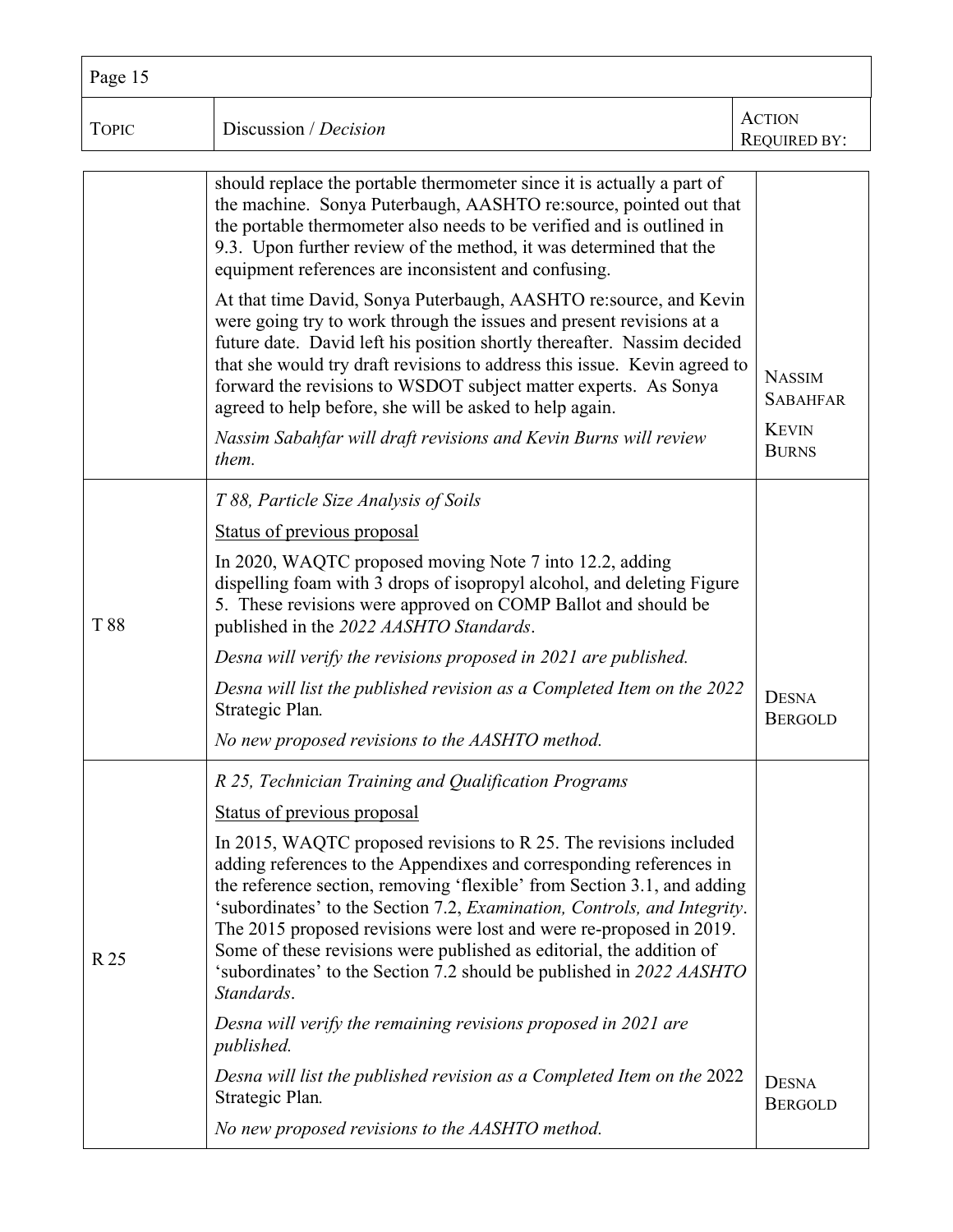| Page 16                                                                                                                                                                                                                                                                                                             |                                                                                                                                                                                                                                                                                                                                                                                     |  |
|---------------------------------------------------------------------------------------------------------------------------------------------------------------------------------------------------------------------------------------------------------------------------------------------------------------------|-------------------------------------------------------------------------------------------------------------------------------------------------------------------------------------------------------------------------------------------------------------------------------------------------------------------------------------------------------------------------------------|--|
| Discussion / Decision                                                                                                                                                                                                                                                                                               | <b>ACTION</b><br>REQUIRED BY:                                                                                                                                                                                                                                                                                                                                                       |  |
| Mixtures Using Automatic Vacuum Sealing Method                                                                                                                                                                                                                                                                      |                                                                                                                                                                                                                                                                                                                                                                                     |  |
| Status of previous proposals                                                                                                                                                                                                                                                                                        |                                                                                                                                                                                                                                                                                                                                                                                     |  |
| In 2020, WAQTC proposed removing redundant information and<br>revising Formula 1. These revisions were published in the 2021<br><b>AASHTO Standards.</b>                                                                                                                                                            |                                                                                                                                                                                                                                                                                                                                                                                     |  |
| Strategic Plan.                                                                                                                                                                                                                                                                                                     | <b>DESNA</b><br><b>BERGOLD</b>                                                                                                                                                                                                                                                                                                                                                      |  |
| No new proposed revisions to the AASHTO method.                                                                                                                                                                                                                                                                     |                                                                                                                                                                                                                                                                                                                                                                                     |  |
|                                                                                                                                                                                                                                                                                                                     |                                                                                                                                                                                                                                                                                                                                                                                     |  |
|                                                                                                                                                                                                                                                                                                                     |                                                                                                                                                                                                                                                                                                                                                                                     |  |
| Sharon said that NDDOT would like to propose adding a T 255<br>reference for drying the specimen.                                                                                                                                                                                                                   |                                                                                                                                                                                                                                                                                                                                                                                     |  |
| As the committee reviewed the method other revisions were<br>discussed. Currently Section 7, Preparation of Test Specimen, does<br>not address separating the sample over the No. 4 sieve. It does state,<br>'Obtain approximately 1 kg of the fine aggregate from the sample,'<br>without defining fine aggregate. |                                                                                                                                                                                                                                                                                                                                                                                     |  |
| It also states that the sample can be brought to saturated condition by<br>adding 6 percent moisture but does not say to cover it.                                                                                                                                                                                  |                                                                                                                                                                                                                                                                                                                                                                                     |  |
| The committee also wanted to include the definition of SSD from the<br>training materials.                                                                                                                                                                                                                          |                                                                                                                                                                                                                                                                                                                                                                                     |  |
| Sharon also said there was a problem with the instruction to heap<br>'additional material above the top of the mold by holding it with<br>vary significantly by the size of the technician's hands and can<br>contribute to variability in the SSD determination.                                                   |                                                                                                                                                                                                                                                                                                                                                                                     |  |
| The drafted revisions are:                                                                                                                                                                                                                                                                                          |                                                                                                                                                                                                                                                                                                                                                                                     |  |
| Include T 27 in Section 2, Referenced Documents<br>$\overline{\phantom{m}}$                                                                                                                                                                                                                                         |                                                                                                                                                                                                                                                                                                                                                                                     |  |
| Section 3.1.1 add 'oven dry mass' in the definition of<br>absorption and remove the last sentence                                                                                                                                                                                                                   |                                                                                                                                                                                                                                                                                                                                                                                     |  |
| of an aggregate particle when the permeable voids are filled<br>with water, but no water is present on exposed surfaces.'                                                                                                                                                                                           |                                                                                                                                                                                                                                                                                                                                                                                     |  |
| Add Section 7.1: 'Separate the sample over the 4.75 mm (No.<br>4) sieve if necessary.'                                                                                                                                                                                                                              |                                                                                                                                                                                                                                                                                                                                                                                     |  |
|                                                                                                                                                                                                                                                                                                                     | $T$ 331, Bulk Specific Gravity ( $Gmb$ ) and Density of Compacted Asphalt<br>Desna will list the published revision as a Completed Item on the 2022<br>T 84, Specific Gravity and Absorption of Fine Aggregate<br>Revision discussion<br>cupped fingers of the hand hold the mold,' in Section 7.2.1. This can<br>Add Section 3.1.2: 'saturated surface dry $(SSD)$ – the condition |  |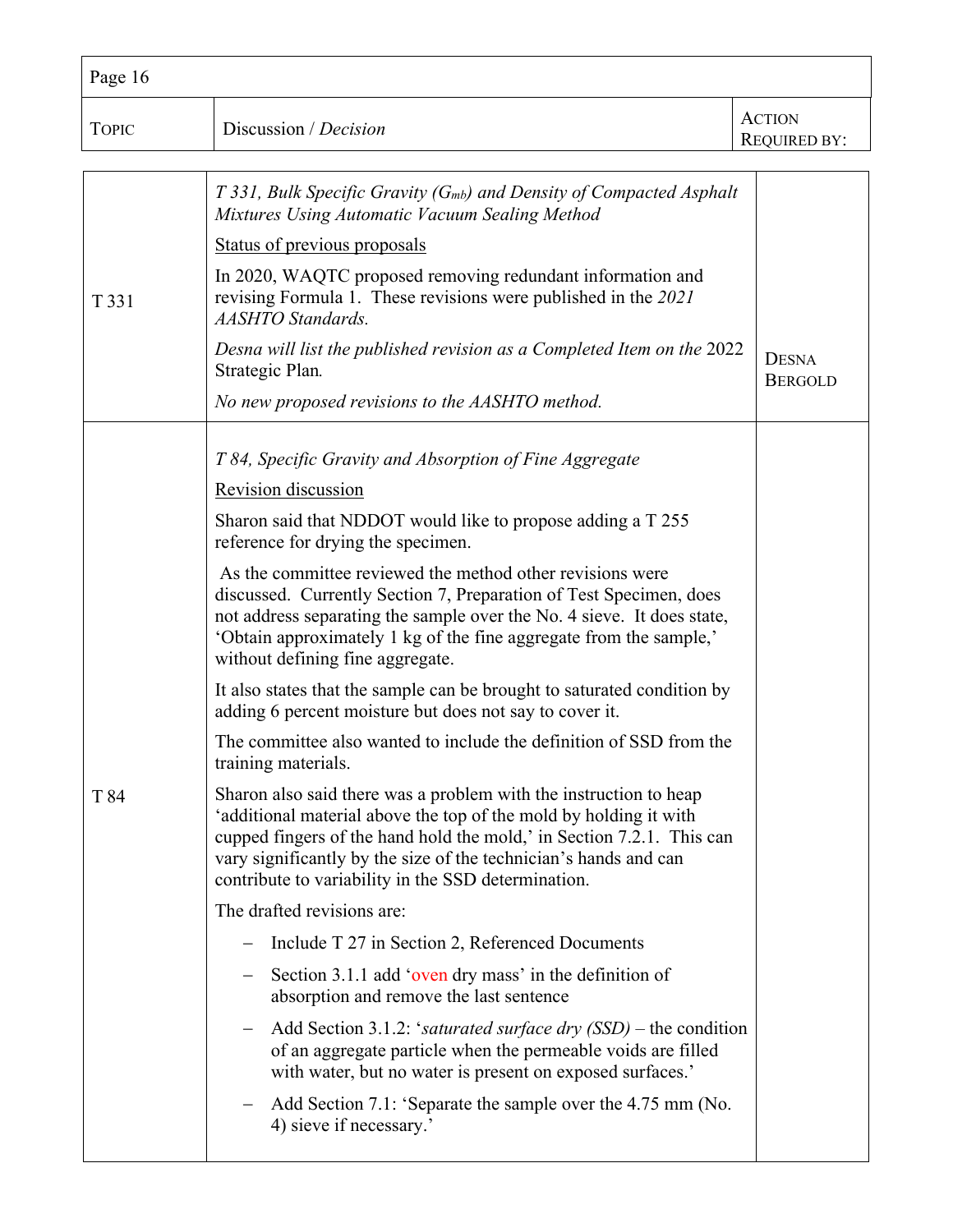| Page 17          |                                                                                                                                                                                                                                                                                                                                               |                                      |
|------------------|-----------------------------------------------------------------------------------------------------------------------------------------------------------------------------------------------------------------------------------------------------------------------------------------------------------------------------------------------|--------------------------------------|
| <b>TOPIC</b>     | Discussion / Decision                                                                                                                                                                                                                                                                                                                         | <b>ACTION</b><br><b>REQUIRED BY:</b> |
|                  | Revise the new Section 7.2 to obtain the specimen from<br>'material passing the 4.75 mm (No. 4).                                                                                                                                                                                                                                              |                                      |
|                  | Revise the new Section 7.3: 'Dry it the specimen in a suitable<br>$-$<br>pan or vessel to constant mass according to T 255 at a<br>temperature of $110 \pm 5^{\circ}\text{C}$ (230 $\pm$ 9°F). Allow it to Cool to<br>comfortable handling room temperature.                                                                                  |                                      |
|                  | Add Section 7.4: 'Bring the sample to saturated condition:                                                                                                                                                                                                                                                                                    |                                      |
|                  | Section 7.4.1: 'Cover with water, or;'                                                                                                                                                                                                                                                                                                        |                                      |
|                  | Section 72: 'Add at least 6 percent moisture to the sample,<br>cover with an air-tight lid.'                                                                                                                                                                                                                                                  |                                      |
|                  | Section 7.5: 'Allow the sample to stand for 15 to 19 h.                                                                                                                                                                                                                                                                                       |                                      |
|                  | New Section 7.7.1: Remove instruction to heap the material<br>above the mold and change 'sand' to 'fine aggregate.'                                                                                                                                                                                                                           |                                      |
|                  | The committee decided that these revisions should not be proposed to<br>the Executive Board at this time. They would like to get feedback from<br>their subject matter experts and revisit the draft revisions to the<br>standard during the Summer Meeting.                                                                                  |                                      |
|                  | FOP proposed revisions                                                                                                                                                                                                                                                                                                                        |                                      |
|                  | Lori pointed out that Note 1 in the FOP from the FOP library should be<br>a step rather than be a note as it instructs the technician on the steps to<br>take if the fine aggregate slumps on the first trial. As Lori is the<br>Champion of this FOP, she said that she will draft revisions for<br>consideration during the Summer Meeting. | QAC<br><b>MEMBERS</b>                |
|                  | QAC Members will consult subject matter experts on the drafted<br>revisions.                                                                                                                                                                                                                                                                  | <b>DESNA</b>                         |
|                  | Desna will include discussion of revisions to AASHTO T 84 and the<br>FOP for AASHTO T 84 on the Summer Meeting Agenda.                                                                                                                                                                                                                        | <b>BERGOLD</b>                       |
|                  | No new proposed revisions to the AASHTO method at this time.                                                                                                                                                                                                                                                                                  |                                      |
|                  | T 112, Clay Lumps and Friable Particles                                                                                                                                                                                                                                                                                                       |                                      |
|                  | Nassim brought forward a couple of editorial revisions in Tables 1, 2,<br>and 3 from her counterpart.                                                                                                                                                                                                                                         |                                      |
|                  | Table 1 second row, 3.75 mm should be 37.5 mm<br>$\qquad \qquad -$                                                                                                                                                                                                                                                                            |                                      |
| T <sub>112</sub> | Table 2, second and third rows 25 mm should be 37.5 mm                                                                                                                                                                                                                                                                                        |                                      |
|                  | Table 3 third row, 3.75 mm should be 37.5 mm, fourth row $1\frac{1}{2}$<br>$\overline{\phantom{m}}$<br>in. should be $\frac{1}{2}$ in., fifth row insert mm after 4.75, sixth row<br>841 $\mu$ m should be 850 $\mu$ m.                                                                                                                       |                                      |
|                  | All tables: extra spaces should be removed.<br>—                                                                                                                                                                                                                                                                                              |                                      |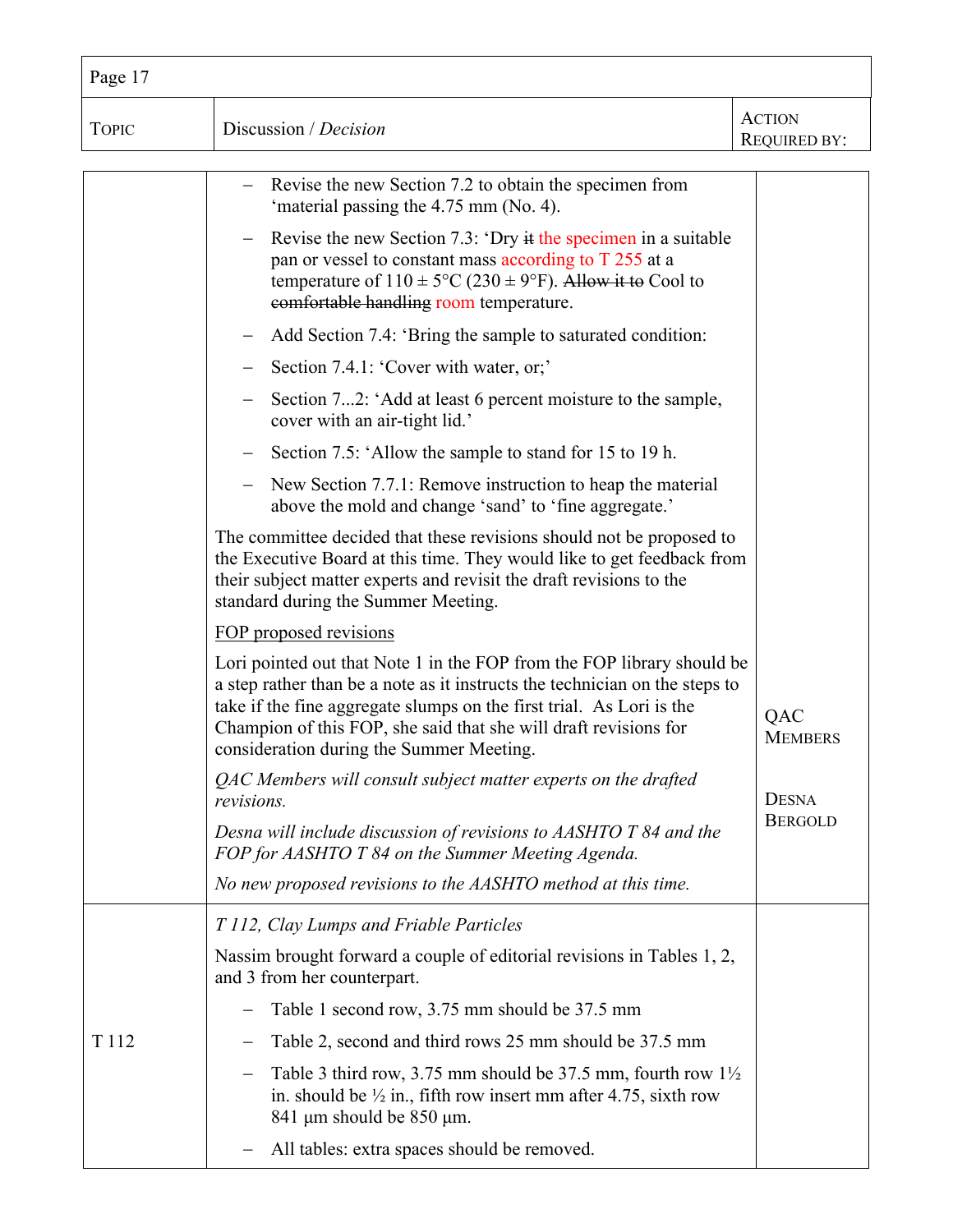| Page 18      |                       |                                      |
|--------------|-----------------------|--------------------------------------|
| <b>TOPIC</b> | Discussion / Decision | <b>ACTION</b><br><b>REQUIRED BY:</b> |
|              |                       |                                      |
|              | Discussion item       |                                      |

|                                        | She also pointed out questions about Section 6.2, which states that<br>each separate portion may be reduced, independently of other portions,<br>to a narrow mass band in Table 2. Why reduce a portion to this<br>min/max band? The final test results are for all of the portions<br>combined not separate portions. Altering the gradation this way would<br>seem to alter the results. As Western Federal Lands (WFL) uses the<br>results of this test for acceptance of chip seal, potentially skewing the<br>results is concerning. Sean recommended that Nassim and WFL work<br>with the Standard's Steward Richard Barezinsky, KDOT, to determine<br>if the Standard should be revised. |                                |
|----------------------------------------|-------------------------------------------------------------------------------------------------------------------------------------------------------------------------------------------------------------------------------------------------------------------------------------------------------------------------------------------------------------------------------------------------------------------------------------------------------------------------------------------------------------------------------------------------------------------------------------------------------------------------------------------------------------------------------------------------|--------------------------------|
|                                        | Editorial revisions to T 112 will be presented to the Executive Board<br>for approval and submittal to AASHTO.                                                                                                                                                                                                                                                                                                                                                                                                                                                                                                                                                                                  |                                |
| <b>WAQTC FOPs</b>                      |                                                                                                                                                                                                                                                                                                                                                                                                                                                                                                                                                                                                                                                                                                 |                                |
|                                        | Sean suggested that the FOPs in the FOP library be listed as items on<br>all Winter Meeting agendas instead of discussing them during the<br>Summer Meeting. The Summer Meeting is often busier due to<br>updating all the training materials. Desna agreed and said that she<br>would send reminders to the FOP Champions before the meeting and<br>verify if there were any revisions to the related AASHTO Standards.                                                                                                                                                                                                                                                                        |                                |
|                                        | List the FOP Library documents as agenda items for the upcoming<br>Winter Meetings with Champion's name.                                                                                                                                                                                                                                                                                                                                                                                                                                                                                                                                                                                        | <b>DESNA</b><br><b>BERGOLD</b> |
|                                        | <b>WAQTC TM 15 Laboratory Theoretical Maximum Dry Density of</b><br>Granular Soil and Soil/Aggregate                                                                                                                                                                                                                                                                                                                                                                                                                                                                                                                                                                                            |                                |
| <b>TM15</b>                            | Kevin withdrew this agenda item for this meeting and would like it to<br>discuss it during the Summer Meeting.                                                                                                                                                                                                                                                                                                                                                                                                                                                                                                                                                                                  |                                |
|                                        | Desna will include revisions to WAQTC TM 15 on the Summer<br>Meeting Agenda.                                                                                                                                                                                                                                                                                                                                                                                                                                                                                                                                                                                                                    | <b>DESNA</b><br><b>BERGOLD</b> |
| PRACTICAL<br>EXAM<br><b>DISCUSSION</b> | Misty proposed creating combination practical exam checklists for the<br>procedures that have multiple steps in common, such as T 121 and<br>T 152. MDT asks the technician to perform the FOP for AASHTO<br>T 121 up to determining the mass of concrete in the measure then<br>allows them to continue with the FOP for AASHTO T 152 and<br>determine the air content on the concrete. This is how these tests are<br>performed in conjunction in the field.                                                                                                                                                                                                                                  |                                |
|                                        | Similarly, the FOPs for AASHTO T 99/T 180 and T 272 have<br>compacting a specimen in a mold in common.                                                                                                                                                                                                                                                                                                                                                                                                                                                                                                                                                                                          |                                |
|                                        | She asked if anyone felt there would be a reciprocity issue. Gilbert<br>said that UDOT performs practical exams the same way and using a<br>combined checklist would not affect reciprocity. Sharon agreed and                                                                                                                                                                                                                                                                                                                                                                                                                                                                                  |                                |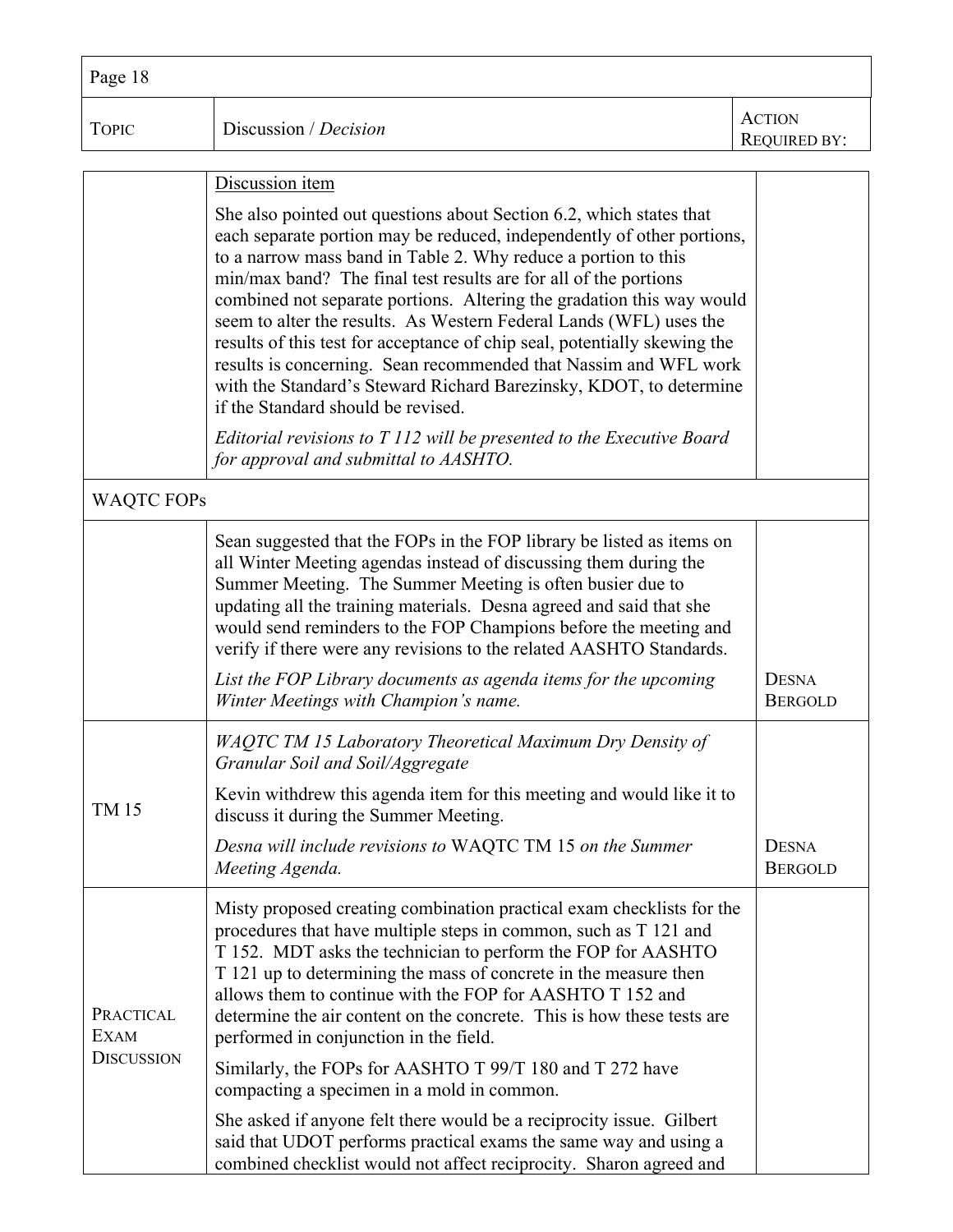| Page 19      |                                                                                                                                                                                                                                                                                                                                                                                                                                                                                                                                                                         |                               |
|--------------|-------------------------------------------------------------------------------------------------------------------------------------------------------------------------------------------------------------------------------------------------------------------------------------------------------------------------------------------------------------------------------------------------------------------------------------------------------------------------------------------------------------------------------------------------------------------------|-------------------------------|
| <b>TOPIC</b> | Discussion / Decision                                                                                                                                                                                                                                                                                                                                                                                                                                                                                                                                                   | <b>ACTION</b><br>REQUIRED BY: |
|              | said that NDDOT would adopt a combined checklist if it were made<br>available.                                                                                                                                                                                                                                                                                                                                                                                                                                                                                          |                               |
|              | Chris and Kevin agree that their agencies combine practical exams too.                                                                                                                                                                                                                                                                                                                                                                                                                                                                                                  |                               |
|              | Sean says that ODOT requires the technician to perform full proctor<br>for the FOP for AASHTO T 99/T 180 and a one-point for the FOP for<br>AASHTO T 272.                                                                                                                                                                                                                                                                                                                                                                                                               |                               |
|              | Lori said ITD has the technician perform a one-point determination<br>and then asks them to describe the conditions that would require<br>performing a full proctor. Then the technician performs a full five-<br>point proctor from prepared material but is not required to dry the<br>moisture specimens. The wet and dry masses are then provided to the<br>technician to complete the calculations and plot the curve. Jeanne says<br>AKDOT's process is similar to ITD's.                                                                                         |                               |
|              | Lori said that ITD is concerned that the technician will not be able to<br>take the steps necessary to perform a full five-point proctor.                                                                                                                                                                                                                                                                                                                                                                                                                               |                               |
|              | Desna indicated that later this year she will be distributing the<br>Reciprocity Questionnaire that is required by TTQP Operational<br>Agreement. The questionnaire asks the agencies if there are<br>'shortened' steps and how they are shortened. These different<br>approaches to the practical examination will be documented on the<br>questionnaire report. The questionnaire will be discussed by the Board<br>during the Spring Meeting.                                                                                                                        |                               |
|              | Misty said that she will create combination checklists for discussion<br>and possible approval during the Summer Meeting.                                                                                                                                                                                                                                                                                                                                                                                                                                               |                               |
|              | Misty Miner will create Performance Exam Checklists which combine<br>the steps of appropriate test methods and present them during the<br>Summer Meeting.                                                                                                                                                                                                                                                                                                                                                                                                               | <b>MISTY</b><br><b>MINER</b>  |
|              | TTOP ADMINISTRATION MANUAL AND REGISTRATION, POLICIES, AND INFORMATION HANDBOOK (RPIH)                                                                                                                                                                                                                                                                                                                                                                                                                                                                                  |                               |
|              | It was brought to Desna's attention that in the Administration Manual and<br>RPIH under 'Certified Technician Registry' there is a note which appears<br>mandatory. In AASHTO Standards and WAQTC FOPs, notes are<br>considered non-mandatory.                                                                                                                                                                                                                                                                                                                          |                               |
|              | <b>Note:</b> The number assigned with the first Certification will<br>remain with that employee no matter if additional Certifications<br>may be attained through other WAQTC Agencies. Should a<br>technician obtain a Certification in a state other than the one<br>designated by the assigned Certification number, the Agency<br>issuing the additional Certification will notify the Agency<br>where the Certification number originated so that the<br>Certification may be properly registered.<br>The committee agreed that the term 'Note' should be removed. |                               |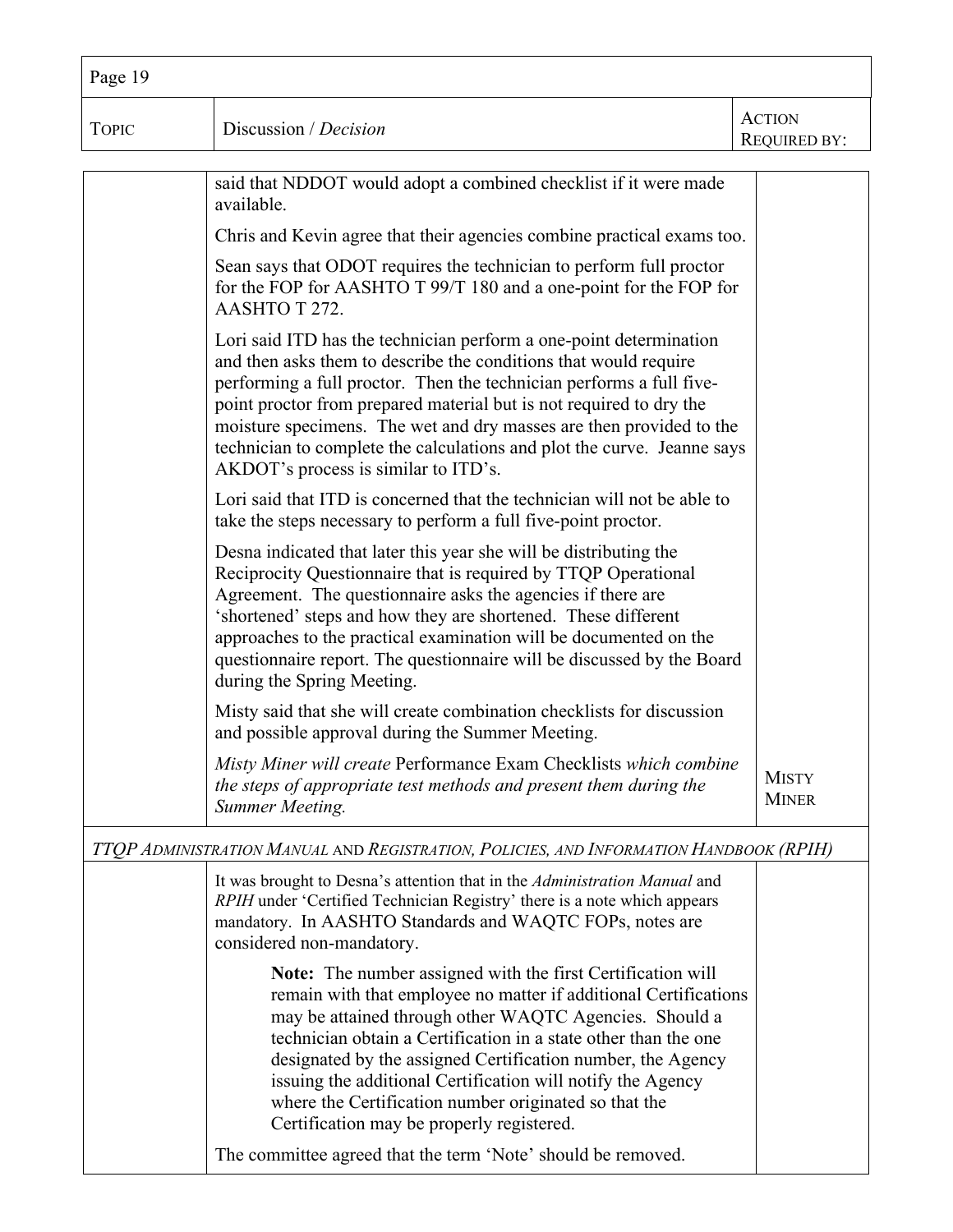| Page 20                  |                                                                                                                                                                                                                                                                                                                                                 |                                      |
|--------------------------|-------------------------------------------------------------------------------------------------------------------------------------------------------------------------------------------------------------------------------------------------------------------------------------------------------------------------------------------------|--------------------------------------|
| <b>TOPIC</b>             | Discussion / Decision                                                                                                                                                                                                                                                                                                                           | <b>ACTION</b><br><b>REQUIRED BY:</b> |
|                          | Revisions to the Administration Manual and RPIH will be drafted and<br>presented to the Executive Board for approval.                                                                                                                                                                                                                           | <b>DESNA</b><br><b>BERGOLD</b>       |
|                          | Investigate virtual written examinations                                                                                                                                                                                                                                                                                                        |                                      |
| <b>STRATEGIC</b><br>PLAN | Randy reported on the status of electronic written exam delivery.<br>Randy, Desna, and Scott Nussbaum, UDOT and WAQTC Treasurer,<br>have been working with Kryterion. Kryterion has provided an initial<br>contract and there were many questions that Kryterion is answering.<br>Progress is looking good.                                     |                                      |
|                          | Discussion only, no action required.                                                                                                                                                                                                                                                                                                            |                                      |
| <b>OTHER</b>             |                                                                                                                                                                                                                                                                                                                                                 |                                      |
|                          | MDT has been conducting virtual written exams for a while through<br>their Learning Management System (LMS), Moodle. Misty told the<br>committee how MDT has it set up. Misty released an exam for Desna<br>to screen share with the committee.                                                                                                 |                                      |
|                          | Discussion only, no action required.                                                                                                                                                                                                                                                                                                            |                                      |
|                          | Misty also said that she has been conducting virtual training. To<br>support the virtual training, she has created video content for the<br>PowerPoint presentations. Misty presented an Aggregate PowerPoint<br>using the talk to text feature that is available with recent editions of<br>PowerPoint and supported by her learning platform. |                                      |
|                          | Chris previously discussed the videos developed by CDOT that they<br>have posted to YouTube on a CDOT Employee channel.                                                                                                                                                                                                                         |                                      |
|                          | The committee searched the term 'WAQTC' on YouTube and found<br>some unauthorized videos.                                                                                                                                                                                                                                                       |                                      |
|                          | The committee discussed the possibility of a WAQTC YouTube<br>channel with the video content already developed. The WAQTC<br>website PowerPoint Presentations could include links to the YouTube<br>videos. Many members are already considering creating more videos<br>for their own training which could also be included.                   |                                      |
|                          | The committee will ask the Board for permission to create a WAQTC<br>YouTube channel during the Spring meeting. If approved, it could be<br>added to the Strategic Plan with a one-year production schedule.                                                                                                                                    |                                      |
|                          | MDT's videos can be embedded in the PowerPoint presentations for<br>the FOPs now. Misty asked the committee members to review the<br>video content that she distributed during this meeting for the Summer<br>Meeting to determine if there are any missing elements.                                                                           |                                      |
|                          | The committee agreed. The committee members want to review all the<br>content but volunteered to focus on a single module first. Jeanne<br>volunteered for Aggregate; Sharon will take Asphalt; Gil will take                                                                                                                                   |                                      |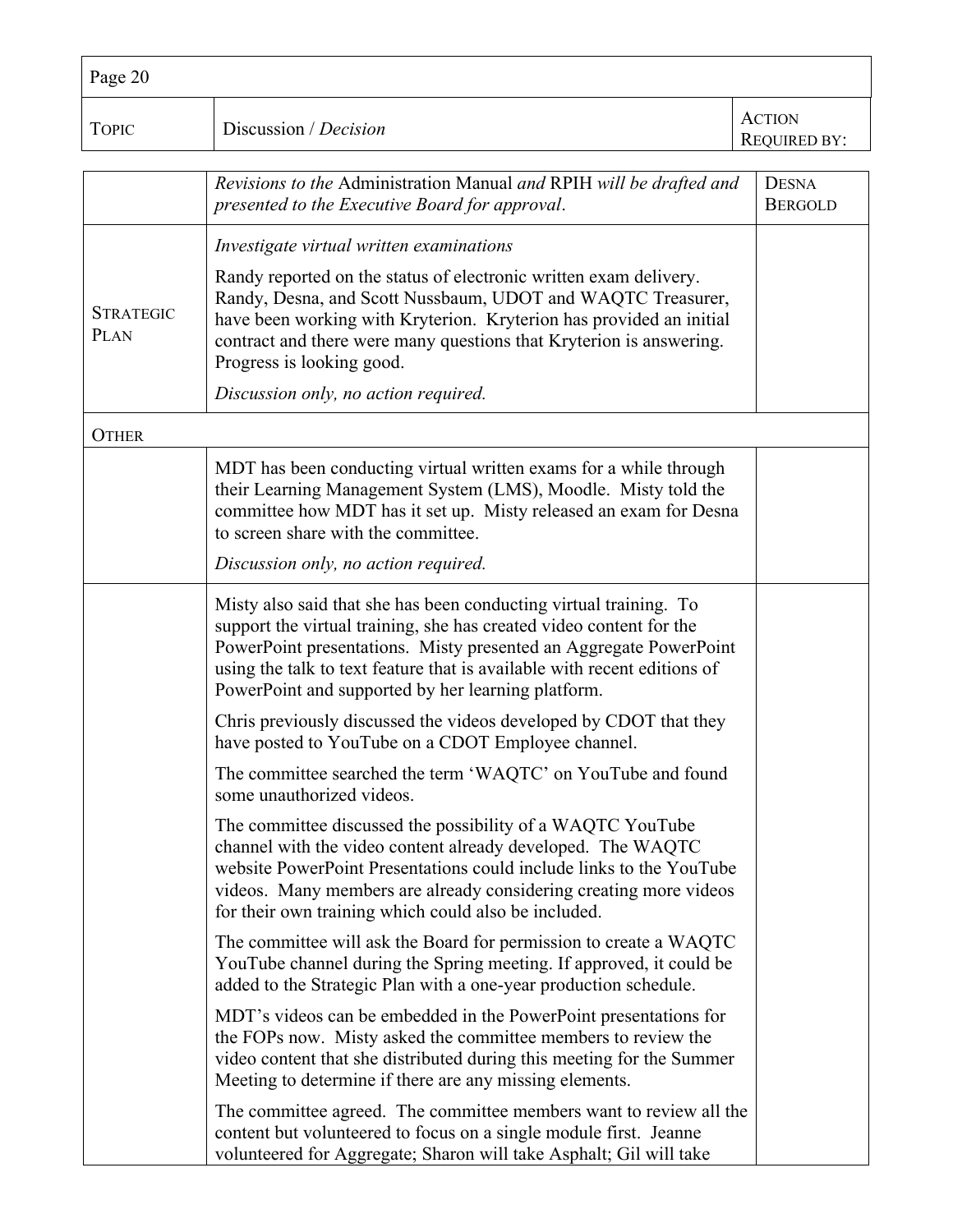| Page 21      |                                                                                                                                                                                                                                                                                                                                                                                                                                                                                                                                                                                                       |                                                              |
|--------------|-------------------------------------------------------------------------------------------------------------------------------------------------------------------------------------------------------------------------------------------------------------------------------------------------------------------------------------------------------------------------------------------------------------------------------------------------------------------------------------------------------------------------------------------------------------------------------------------------------|--------------------------------------------------------------|
| <b>TOPIC</b> | Discussion / Decision                                                                                                                                                                                                                                                                                                                                                                                                                                                                                                                                                                                 | <b>ACTION</b><br><b>REQUIRED BY:</b>                         |
|              | Concrete; Lori and Sean will split Embankment/Base and In-place<br>Density. Lori and Sean will also review CDOT's related videos on the<br>'CDOT Employee Channel.' Kevin agreed to assist Lori and Sean.<br>It was recommended that once the videos are in place, a video review<br>should become part of the annual training materials update review<br>assignment.<br>A WAQTC YouTube channel will be included on the Executive Board<br>Spring Meeting agenda.<br>QAC Members will review MDT's and CDOT's video content for<br>inclusion in the training materials and possible YouTube channel. | <b>SEAN</b><br><b>PARKER</b><br><b>QAC</b><br><b>MEMBERS</b> |
|              | Sean reminded everyone to start collecting corrections/revisions to the<br>training materials from their trainers and forward to Desna who will<br>track and possibly draft revisions for the Summer Meeting.<br>QAC Members will collect training materials revisions and corrections<br>and forward to Desna.                                                                                                                                                                                                                                                                                       | QAC<br><b>MEMBERS</b>                                        |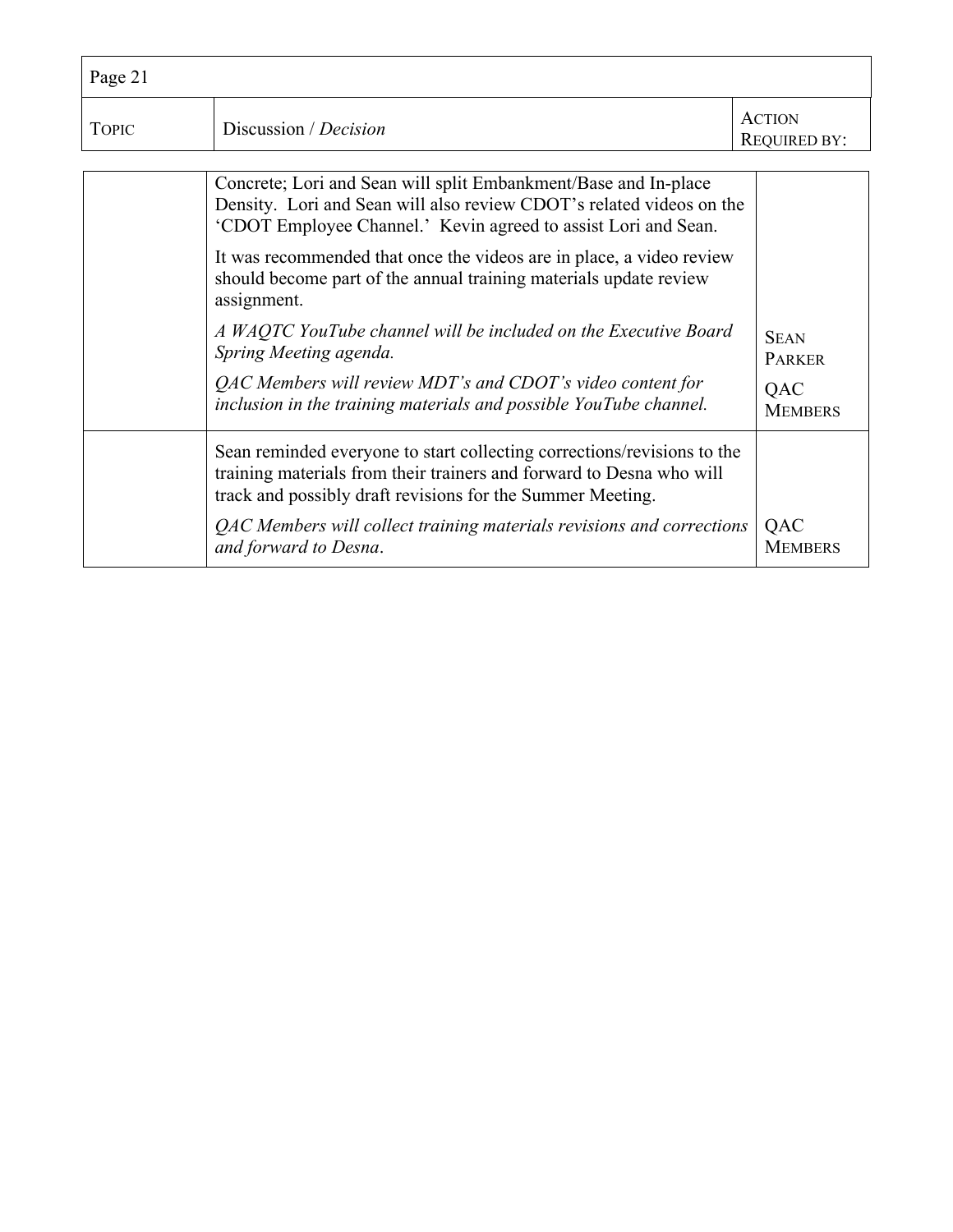# **R 76 negative votes from ballot**:

### **General correction:**

To address comments on the use of the new 10.1.3, Apex Method, the QAC recommends revisions to Section 5, Selection of Method.

- 5.2. *Coarse Aggregates*—Reduce the sample using a mechanical splitter in accordance with Method A (preferred method) or by quartering in accordance with Method B Sections 10.1.1 or 10.1.2. Method B Section 10.1.3 and the miniature stockpile Method C are not permitted for coarse aggregates. <del>or mixtures of coarse and fine</del> aggregates.
- 5.3. *Combined Coarse and Fine Aggregate*—Samples that are in a dry condition may be reduced in size by either Method A or Method B Sections 10.1.1 or 10.1.2. Samples having free moisture on the particle surfaces may be reduced in size by quartering according to Method B Sections 10.1.1 or 10.1.2. When Method A is desired and the sample is damp or shows free water, dry the sample until it appears dry or until clumps can be easily broken by hand (Note 2). Dry the entire sample to this condition, using temperatures that do not exceed those specified for any of the tests contemplated, and then reduce the sample. Method B Section 10.1.3 and the miniature stockpile Method C are not permitted for combined aggregates.
- 5.1 *Fine Aggregates*  Already states, 'Samples having free moisture on the particle surfaces may be reduced in size by quartering according to Method…'

#### **Kansas**

| Comments from ballot                                                                                                                                                               | QAC response                                                                                                                                                      |
|------------------------------------------------------------------------------------------------------------------------------------------------------------------------------------|-------------------------------------------------------------------------------------------------------------------------------------------------------------------|
| 6.1. Since we are going to active tense, change "When additional tests are<br>to be conducted" to "When conducting additional tests" Also, keep the<br>"for" in the last sentence. | Revised                                                                                                                                                           |
| 10.1. Remove "either" and the first "or"                                                                                                                                           | Revised                                                                                                                                                           |
| 10.1.1.2. Keep it at three times, it's adequate. The minimum of four times<br>is only for rolling the aggregate on a tarp                                                          | The QAC is willing<br>to remove this<br>recommendation.                                                                                                           |
| 10.1.1.3. Keep "so that each quarter sector of the resulting pile will<br>contain the material originally in it."                                                                  | The QAC will leave<br>this statement in the<br>WAQTC proposal.<br>Revised, 'Carefully<br>flatten the conical<br>pile to a uniform<br>thickness with a<br>diameter |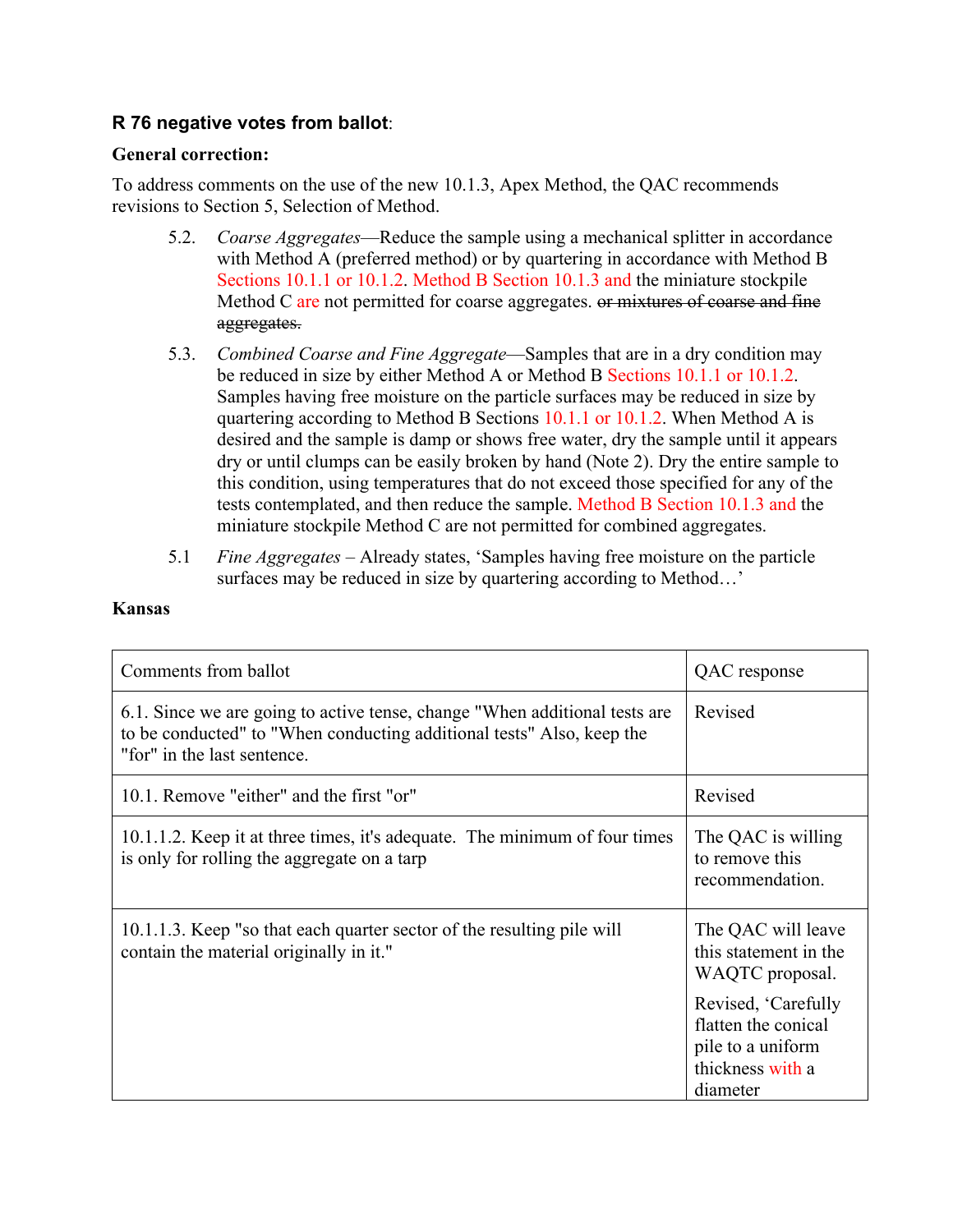|                                                                                                                                                                                                                                                  | approximately four to<br>eight times the<br>thickness'                                                             |
|--------------------------------------------------------------------------------------------------------------------------------------------------------------------------------------------------------------------------------------------------|--------------------------------------------------------------------------------------------------------------------|
| 10.1.2.1. change to read "place the field sample on a tarp and mix with "                                                                                                                                                                        | Revised                                                                                                            |
| 10.1.2.3. applies only to the rolling method in 10.1.2.2. and thus, should<br>be numbered as $10.1.2.2.1$ .                                                                                                                                      | Revised                                                                                                            |
| Renumber the rest of the section accordingly.                                                                                                                                                                                                    | Revised                                                                                                            |
| The "Remove and set aside" paragraph should have its own paragraph<br>number.                                                                                                                                                                    | Section $10.1.2.6$ now<br>says, 'Remove two<br>diagonally opposite<br>quarters'                                    |
|                                                                                                                                                                                                                                                  | Section 10.1.2.7 says,<br>'if necessary,<br>repeat'                                                                |
| The new verbiage now requires the "back-half" to be set aside where it<br>was optional before.                                                                                                                                                   | Took out 'and set<br>aside' added back,<br>'The unused quarters<br>may be set aside for<br>later use and testing.' |
| 10.1.3. You are eyeballing the amount of material being removed from the<br>quarter section. You say to remove an equal portion, but that will never<br>be equal. You have biased the sample. Do not recommend adding this<br>procedure to R 76. | Add 'approximately'<br>in Sections 10.1.3.7,<br>10.1.2.5, 10.1.2.5.2,<br>and 10.1.3.4.                             |
| 12.1. Keep it at three times as this is adequate.                                                                                                                                                                                                | Leave at three.                                                                                                    |

# **Mississippi**

| Comments from ballot                                                                                                          | QAC                                                                                               |
|-------------------------------------------------------------------------------------------------------------------------------|---------------------------------------------------------------------------------------------------|
| Why is a distinction being made between 9.1 and 9.2, being redundant<br>with trowels in 9.1 and 9.2 and straightedges in 9.2? | Removed trowel from<br>Section 9.1.<br>Section 9.2, 'Metal<br>straightedges:' as a<br>descriptor. |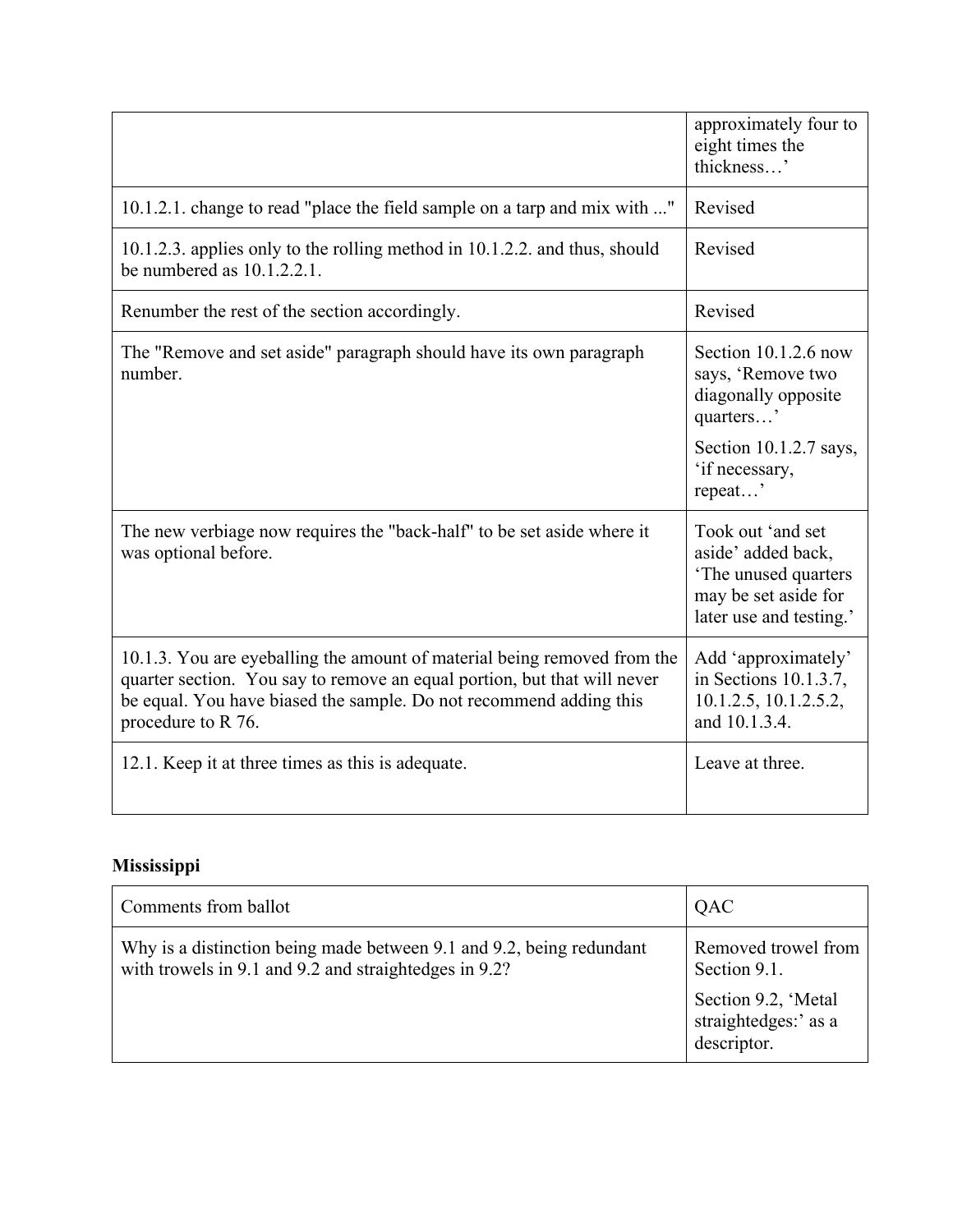| Are we comfortable with scoops, trowels, and drywall taping knives made<br>of plastic? If not, perhaps 9.1 should say something like: "Metal<br>straightedge: scoop, shovel, trowel, spatula, drywall taping knife, or other<br>appropriately similar hand tool."                                                                                                                                                                                                       | Put metal as a<br>descriptor for<br>straightedges.                                                                                                                           |
|-------------------------------------------------------------------------------------------------------------------------------------------------------------------------------------------------------------------------------------------------------------------------------------------------------------------------------------------------------------------------------------------------------------------------------------------------------------------------|------------------------------------------------------------------------------------------------------------------------------------------------------------------------------|
| In 9.4, currently the tarp is implied to be rectangular. Now any shape tarp<br>is allowable. Is a change in tarp shape acceptable? If the tarp is not<br>implied as being required to be rectangular, now it is allowed to be<br>circular, and has no corners to pull in 10.1.2.2 and 10.1.2.3.                                                                                                                                                                         | Added rectangular.                                                                                                                                                           |
| Just changing one method so that it is like another method doesn't seem<br>sufficient reason for making the change from "at least 3" to "at least 4" in<br>10.1.1.3. Why is making one method like another method sufficient for<br>making the change? Since the tarp was implied to be rectangular, this<br>made the "at least 4" roll requirement sensible, one roll for each corner<br>per 10.1.2.2. Adding a sample flipping to mimic the tarp seems<br>ungrounded. | Three reinstated                                                                                                                                                             |
| Perhaps 10.1.1.6 should say, "Repeat Sections 10.1.1.2 through 10.1.1.5<br>as often as necessary to obtain the required test sample size." or "If<br>necessary to obtain the required test sample size, repeat Sections 10.1.1.2<br>through 10.1.1.5 as often as required."                                                                                                                                                                                             | Proposing:<br>$'10.1.1.6.$ If<br>necessary, repeat<br>Sections 10.1.1.2<br>through 10.1.1.5 until<br>the required sample<br>size is obtained (see<br>Figure 4).'             |
| Perhaps 10.1.2.3 should say "rolled at least four times and until it is<br>thoroughly mixed"                                                                                                                                                                                                                                                                                                                                                                            | Added, 'Roll the<br>material at least four<br>times until it is<br>thoroughly mixed.' in<br>Section 10.1.2.2<br>'Pull each corner of<br>the tarp' is now<br>Section 10.1.2.3 |
| Also, the previous figure showed the corners being simultaneously pulled<br>up, towards the center of the tarp, and towards each corner's diagonally<br>opposite corner. The proposed figure shows two corners being pulled up<br>and towards their two other adjacent corners. This will not form the<br>required cone.                                                                                                                                                | The QAC<br>recommends that the<br>figure be revised.                                                                                                                         |
| 10.1.2.8 - change "required sample size" to "required test sample size"                                                                                                                                                                                                                                                                                                                                                                                                 | Revised here and in<br>Section 10.1.1.6                                                                                                                                      |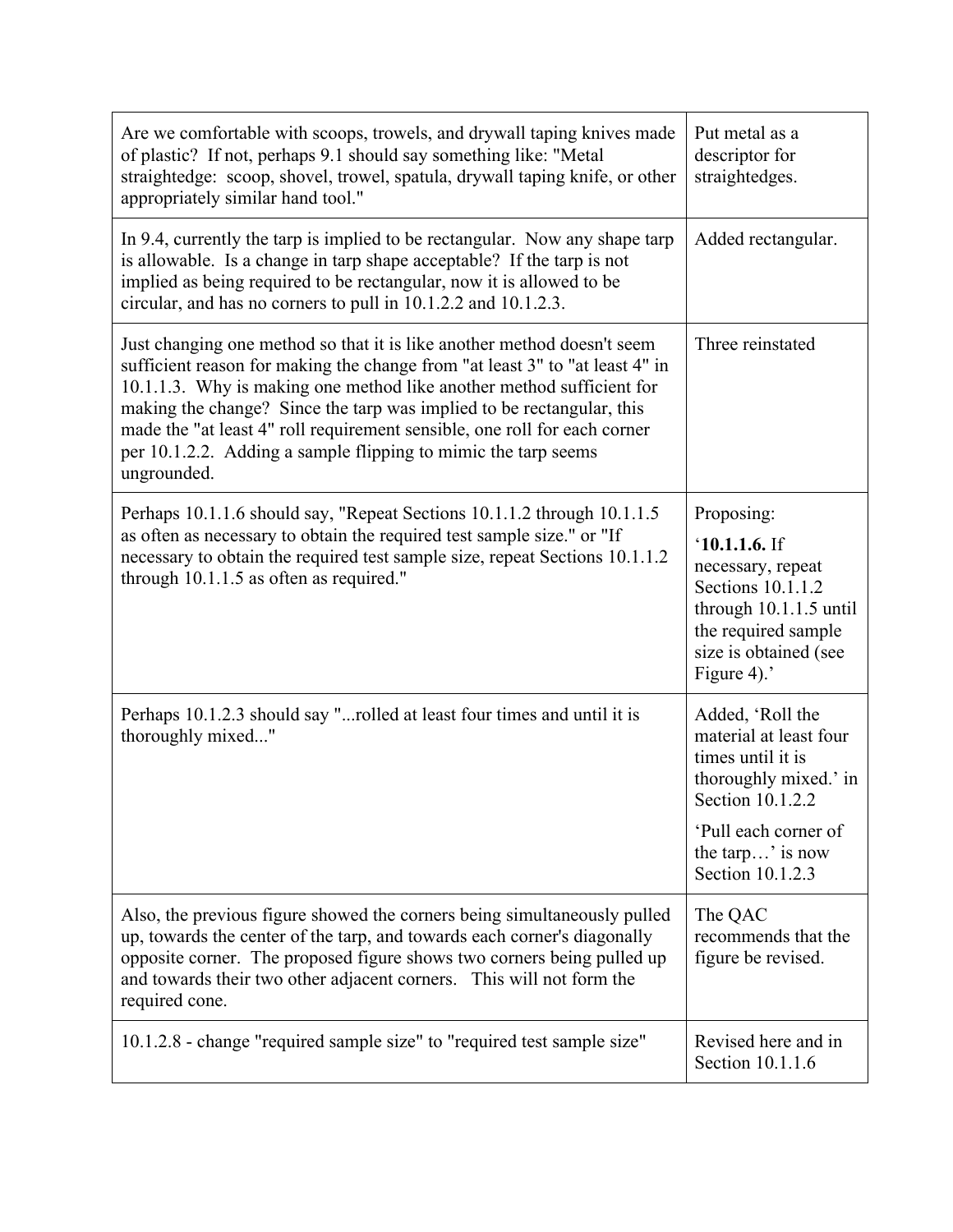| If 10.1.3 is going to be added, why not also allow a template which<br>divides the sample in quarters and eighths? | Added template to<br>Section 10.1.1.3                |
|--------------------------------------------------------------------------------------------------------------------|------------------------------------------------------|
|                                                                                                                    | Need more<br>information to fully<br>address this.   |
| 12.1 - if all the paragraphs in 10 are broken out into individual Sections,<br>why was this not?                   | Recommended<br>breaking the<br>paragraph into steps. |
| Ditto on adding an additional pile flipping from 3 to 4 being ungrounded                                           | Leave at 3.                                          |

## **Florida**

| Two apparent problems in steps 5, 6, and 7 of 10.1.3<br>1. Difficulty in getting a clean separation<br>2. Difficulty in duplicating the cut proportion in the opposite quarter                                                                                                                                                                                                                                                                                                                                                        | Section 10.1.3 is<br>intended for Fine<br>aggregate which can<br>only be quartered at<br>SSD or wetter. See<br>'General<br>Correction.'                                                                                        |
|---------------------------------------------------------------------------------------------------------------------------------------------------------------------------------------------------------------------------------------------------------------------------------------------------------------------------------------------------------------------------------------------------------------------------------------------------------------------------------------------------------------------------------------|--------------------------------------------------------------------------------------------------------------------------------------------------------------------------------------------------------------------------------|
|                                                                                                                                                                                                                                                                                                                                                                                                                                                                                                                                       | All 'equals' are<br>approximate.                                                                                                                                                                                               |
| In 10.1.1.2, no data have been provided to justify the change from mixing<br>the sample three times to four times. Until a proven need is provided, it is<br>also an added burden to the health and safety of the technicians                                                                                                                                                                                                                                                                                                         | Leave at 3.                                                                                                                                                                                                                    |
| The perceived purpose of the Reduction by Apex method in 10.1.3 is to<br>create a short-cut to attain the final, smaller portion of sample for a test. If<br>the technician followed the procedure and performed a subsequent split of<br>two opposing corners with the quartering device, then this could be done<br>in a reasonably equivalent amount of time. The rational for introducing<br>this new method is that asphalt technicians do this. However, asphalt and<br>granular non-cohesive aggregate do not behave the same. | The intent is to be.<br>able to obtain a<br>representative<br>specific sample size,<br>such as required in T<br>84, which has a<br>tolerance for sample<br>size, with minimum<br>manipulation. See<br>'General<br>Correction.' |
| 10.1.1.3 Correct to "Carefully flatten the conical pile to a uniform<br>thickness and diameter of approximately four to eight times the<br>thickness."                                                                                                                                                                                                                                                                                                                                                                                | Revised, 'Carefully<br>flatten the conical<br>pile to a uniform<br>thickness with a                                                                                                                                            |